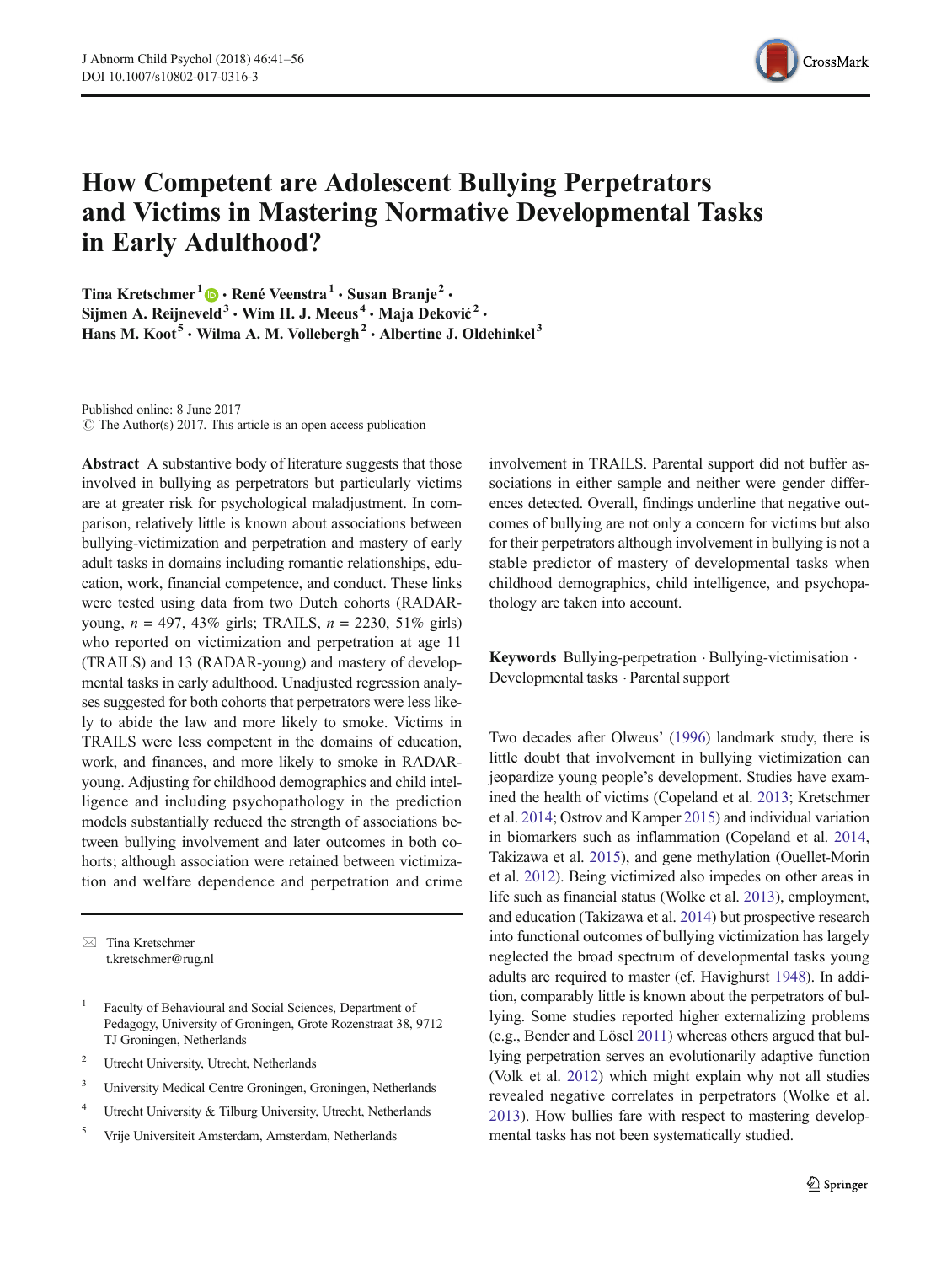Besides examining direct effects between bullying involvement and mastery of developmental tasks, we attend to recent calls for studies into potential buffers of consequences of bullying involvement by testing whether supportive relationships with parents diminish the risk for negative outcomes. Social support modulates associations between bullying victimization and internalizing maladjustment but very little is known as to whether supportive relationships with others also buffer negative effects on facets of normative development and whether the increased risk for bullying perpetrators can be attenuated by supportive relationships with close others.

## Developmental Tasks in Early Adulthood

Mastery of age-graded developmental tasks has been a central topic in developmental psychology for decades, with critical input from Havighurst [\(1948](#page-14-0)), who described various societal expectations for young adults, including the need to select a romantic partner, manage a home and rear children, find a social group, take on civic responsibility, get started in an occupation, and adjust to one's masculine or feminine role. These tasks are progressive thus can only be tackled if tasks of childhood and adolescence have been mastered and, in turn, determine whether developmental tasks of middle and late adulthood are undertaken. In short, Havighurst ([1948](#page-14-0)) suggested that mastery of early adult tasks is crucial for midand late adult development.

Similarly, Hutteman et al. ([2014](#page-14-0)) argued that developmental tasks describe the establishment of age-dependent new roles (e.g., as romantic partner) and preparation for newly arising tasks (e.g., starting a family), which are closely related to personality development (Hutteman et al. [2014](#page-14-0)). Their update of Havighurst's classification includes "continuing higher education" as task in early adulthood, which is in line with more recent theoretical accounts of developmental tasks (Nurmi [1993\)](#page-14-0) that have pointed at the social and historical influence on the content of normative development.

Indeed, tasks and roles that were common for young adults a few decades ago are now deferred, with marriage and childbearing as prominent examples. According to official statistics, fewer than 20% of under-30-year-old Dutch adults are married and starting a family is postponed until the average age of 29 in Dutch women and 34 years in Dutch men (Latten [2004\)](#page-14-0). These numbers are comparable to other Western countries (e.g., Bundeszentrale fuer politische Bildung [2016\)](#page-13-0), thus some developmental tasks are now tackled remarkably later than suggested by Havighurst [\(1948](#page-14-0)). The greater diversity in early adulthood as a phase in life (Arnett [2000\)](#page-13-0) is reflected in the varying content of contemporary conceptions of developmental tasks: For instance, academic attainment, social involvement and friendship, romantic relationships, work competence, and law-abiding conduct reflect "competent adaptive functioning" (p. 126, Roisman et al. [2004\)](#page-14-0). Defining normative developmental tasks as "what many people  $[\dots]$  commonly do, rather than what they should do" (p. 1221), Schulenberg et al. ([2004](#page-14-0)) focus on educational attainment, work, financial autonomy, romantic involvement, peer involvement, substance abuse avoidance, and citizenship.

Life-course research in criminology offers another perspective on what it means to grow from an adolescent into an adult. In this field, this transition is characterized by desistance from behaviors that are perceived as relatively normative during adolescence such as delinquency and substance use. Moffitt [\(1993\)](#page-14-0) argued that these behaviors serve as strategy to cope with the discrepancy between biological and social maturity. Once adolescents reach young adulthood, "proxy behaviors" are arguably not needed anymore and may actually harm someone's status in adult contexts and further development. Consequently, norm compliance/law-abiding conduct (Barry et al. [2009](#page-13-0); Roisman et al. [2004\)](#page-14-0) and reduction or abstention from substance use (Barry et al. [2009](#page-13-0); Schulenberg et al. [2004\)](#page-14-0) have been discussed as additional competencies to be mastered in early adulthood.

In this study, we included tasks that have been deemed relevant by contemporary studies into the topic and largely follow Roisman et al.'s [\(2004\)](#page-14-0) grouping into competence clusters. We study whether someone had established a romantic relationship as indicator of romantic/intimacy competence, their educational attainment and whether they are in work or continuing higher education as indicators of education/work competence, and financial and welfare payment independence as aspects of financial competence. In addition, we were interested in (near-) abstention from substances and law-abiding behavior.

## Developmental Tasks and Bullying Involvement

We propose that individual differences in mastery of developmental tasks are related to previous bullying involvement because peer relationships are of central importance in childhood and adolescence and crucial for future development. For instance, in line with attachment and social learning theories (Bandura and McClelland [1971](#page-13-0); Connolly et al. [2000](#page-13-0)), positive peer experiences are associated with quality of interpersonal experiences later on and might be beneficial for healthy development overall (Viner et al. [2012\)](#page-15-0) whereas negative peer experiences such as being victimized by peers are linked to psychological maladjustment (Copeland et al. [2014;](#page-13-0) Takizawa et al. [2014\)](#page-15-0). It is feasible that links found for victim's psychological adjustment also apply to other outcomes.

Although usually consciously initiated and sometimes discussed as evolutionarily adaptive, bullying perpetration has also been associated with problem outcomes including violence, substance use, delinquency, and antisocial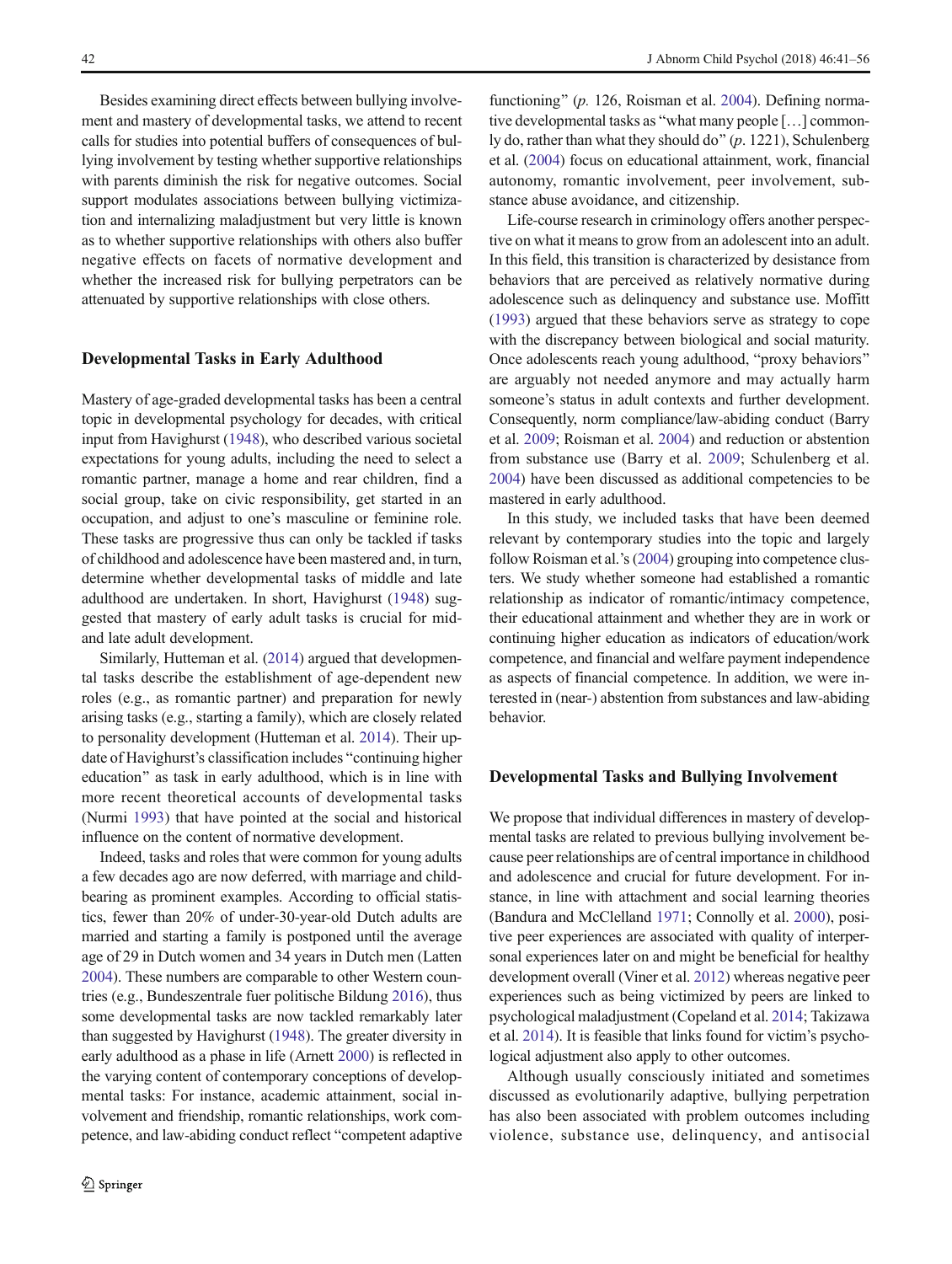personality disorder (Copeland et al. [2013](#page-13-0); Farrington and Ttofi [2011\)](#page-14-0). These outcomes reflect facets of general externalizing behavior of which bullying perpetration represents a developmentally appropriate symptom. As such, it should be linked to difficulties in a broader range of outcomes.

Offering first support for these assumptions, some studies have shown that bullying perpetrators and victims fare worse with respect to developmental tasks in the financial and education/work domains. Wolke et al. ([2013](#page-15-0)) found significant associations between victimization and lower financial and educational status, and Takizawa et al. [\(2014\)](#page-15-0) and Strøm et al. ([2013](#page-15-0)) observed lower educational attainment and greater unemployment in adults who had been victimized in childhood or adolescence. Varhama and Björkqvist ([2005\)](#page-15-0) showed that unemployed individuals more often recalled victimization experiences and Brown and Taylor [\(2008\)](#page-13-0) found that being bullied in childhood negatively affected earnings in adulthood. The latter study also examined outcomes for bullies and found lower educational attainment in late adolescence in this group (Brown and Taylor [2008](#page-13-0)).

Unfortunately, these studies did not examine mastery of developmental tasks in victims and perpetrators more broadly, thus it is unclear whether associations are as common as with measures of psychological adjustment. This lack of research not only results in incomplete knowledge on outcomes of bullying involvement, it also impedes systematic implementation of interventions that might reduce the negative effects of bullying involvement on development. Of course, it is possible that associations between bullying involvement and mastery of developmental tasks are explained by both constructs' links to psychopathology. For instance, victimized adolescents might fail to master certain developmental tasks because of internalizing symptoms that may result from the victimization experience or may have been present already. Similarly, a perpetrator might continue to engage in crime in adulthood because of an underlying externalizing profile. To understand the relative contribution of bullying involvement to mastery of developmental tasks, such potential explanations need to be taken into account.

### Social Support as Buffer

Positive social relations are assumed to buffer against the negative sequelae of bullying-victimization (Ttofi et al. [2014\)](#page-15-0) but the few studies on the topic focused on the classroom environment, such as teachers or classmates (Davidson and Demaray [2007](#page-13-0)) and peers (Holt and Espelage [2007;](#page-14-0) Rothon et al. [2011;](#page-14-0) Woods et al. [2009\)](#page-15-0). Overall, isolated adolescents suffered greater stress symptoms after being victimized (Newman et al. [2005](#page-14-0)) whereas availability of social support reduced the effect of victimization on negative outcomes (Malecki and Demaray [2004](#page-14-0)). Turning to out-of-school contexts, Stadler et al. [\(2010\)](#page-15-0)) showed that parental support protected against maladjustment in victimized girls. Rothon et al. [\(2011](#page-14-0)) reported that moderate levels of family support had a positive effect on victim's educational achievement. In contrast, Holt and Espelage [\(2007\)](#page-14-0) did not find a moderating role of maternal support on associations between bullying victimization and internalizing symptoms.

Aiming to consolidate these divergent findings and contributing to a still small number of studies that incorporate perpetrators of bullying, we concentrated on parental support as moderator on links between early adolescent victimization and perpetration and mastery of early adult developmental tasks. Although it is plausible that negative effects of victimization and perpetration can best be diminished if social support is available at time of exposure, we were particularly interested in support during the transition from adolescence through adulthood because of its temporal proximity to the outcomes under study. High levels of support are needed to finish school, find a job, and limit engagement in substance use, and those young adults who are supported in taking up new roles and develop adult competencies might suffer less from the consequences of earlier social insults. The role of parental support is less straightforward for perpetrators but if bullying is understood as a facet of a broader externalizing type, its developmental stability and link with early adult outcomes should also be diminished by particularly positive relationships with parents.

## Gender-Specific Patterns

Gender differences have been observed with respect to bullying perpetration, which, at least in its overt form, is more common in boys (Álvarez-García et al. [2015](#page-13-0); Espelage [2014;](#page-13-0) Fekkes et al. [2005\)](#page-14-0) and gender-specific associations have been established between bullying, its antecedents, and outcomes (Kretschmer et al. [2017](#page-14-0); Sentse et al. [2015](#page-15-0)). Unfortunately, these studies did not examine associations between bullying involvement and mastery of normative developmental tasks, it is thus not clear to what extend boys and girls who were victims or perpetrators of bullying might differ with respect to mastering those tasks. We therefore examined gender-specificity in associations between bullying victimization and perpetration and mastery of early adult tasks and explored whether potential moderation effects by parental support depend on gender.

# Present Studies

Associations between bullying involvement in early adolescence and developmental tasks that are exemplary for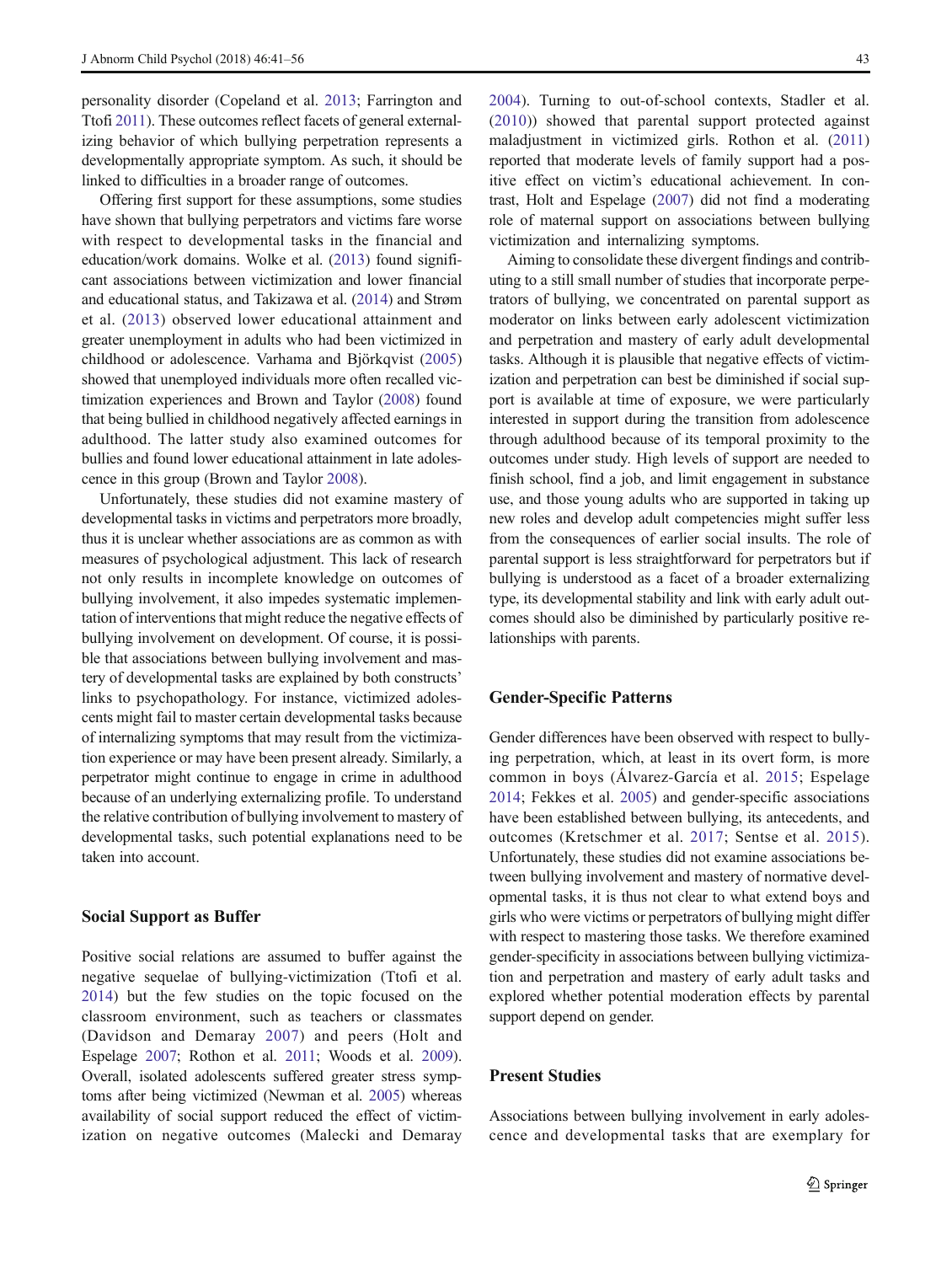mastering the transition to adulthood were examined in two contemporary longitudinal Dutch studies. Research on Adolescent Development and Relationships-Younger Cohort (RADAR-young) has followed individuals from early adolescence to early adulthood and TRacking Adolescents' Individual Lives Survey (TRAILS) has followed individuals from pre-adolescence into their mid-twenties. These samples are similar with respect to general region and historical period but were collected in different parts of the country, thus links that are found in both samples provide support for generalizability at least to Dutch adolescents.

In both samples, we first examined whether early adolescent bullying perpetration and victimization were predictive of mastery of developmental tasks in early adulthood, specifically romantic relationship status as indicator of romantic competence, educational attainment (TRAILS only) and integration into the labor market or further education as indicators of education/ work competence, welfare (in-) dependence and absence of financial problems as indicators of financial competence (TRAILS only), and law-abiding behavior and substance use as indicators of conduct. Overall, we expected individuals who have been involved in bullying as adolescents to fare worse with respect to mastering these developmental tasks.

Childhood demographics and child intelligence are important predictors of adult development and have served as control variables in other studies on outcomes of bullying involvement (Takizawa et al. [2014;](#page-15-0) Wolke et al. [2013\)](#page-15-0), we thus estimated all models both unadjusted as well as adjusted for these potential confounders. Moreover, childhood psychopathology might be an important explanatory mechanisms for associations between bullying involvement and mastery of developmental tasks as bullying victimization and, to a lesser extent, perpetration are linked to psychopathology, concurrently and over time. In other words, those involved in bullying as victims or perpetrators are perhaps less likely to master developmental tasks because psychopathological symptoms prevent them from doing so. Thus, we also computed models in which internalizing and externalizing symptoms in childhood were added. We expected that confounders and childhood psychopathology reduce the strengths of associations between bullying involvement and mastery of developmental tasks.

Second, we examined potential moderating effects of parental support as buffer against the negative sequelae of bullying involvement. This question has hardly been researched, especially when outcomes refer to developmental tasks, but we tentatively expected that individuals who receive plenty of support while being confronted with early adult tasks would likely be less affected by previous bullying involvement.

Third, we explored whether boys and girls differed with respect to mastery of normative tasks following bullying involvement. Recent research conducted on the TRAILS sample showed that girls who bullied suffered greater maladjustment in adulthood whereas this effect was not observed for boys (Kretschmer et al. [2017](#page-14-0)). However, not all studies reported gender-specificity in associations between bullying involvement and later outcomes (cf. Turner et al. [2013\)](#page-15-0), gender comparisons conducted in this study were thus of exploratory nature.

## Study 1: RADAR-Young

## Method

## Participants and Procedure

RADAR-young is a longitudinal cohort study conducted in the central and western parts of the Netherlands. After obtaining ethical approval from the ethical committee of the University Medical Centre Utrecht, 429 randomly selected primary schools were approached of which 296 schools were willing to participate. For logistic reasons, data were collected in 230 schools. Families with students in the sixth grade who lived with two parents and at least one sibling aged 10 years or older were invited to participate if all family members had a firm grasp of the Dutch language. Written information about the study was distributed to family members and all individuals were required to provide informed consent prior to participation. Of 1081 approached families, 470 families refused participation after initial phone contact or during the first visit and 114 families failed to provide consent from all family members, resulting in a sample of 497 families who agreed to participate in the study. The vast majority of adolescents (95.2%) identified as Dutch, with the remainder identifying as Surinamese (1.4%) or another ethnicity including French, Australian, English, or Indonesian (3.4%). Parents were somewhat higher educated and less likely to work in elementary jobs than in the general population, accordingly, most (89%) families were classified as coming from medium or high socioeconomic status (SES), with a remaining 11% from families with low SES (Statistics Netherlands [1993\)](#page-15-0).

Since the initial assessment in 2005, follow-ups have been conducted annually until early adulthood. Within each year of the study, trained research assistants visit families at home where participants complete questionnaires. This allows for research assistants to provide verbal instructions in addition to the written instructions that accompany the questionnaires. For the current study, data from three waves were used when adolescents were on average 13.0 (T1), 18.0 (T6), and 19.8 (T7) years old. Attrition analyses are described below.

#### Measures

Bullying victimization and perpetration were assessed at T1 using an adjusted and translated version of the Self-report of Aggression and Social Behavior Questionnaire (Morales and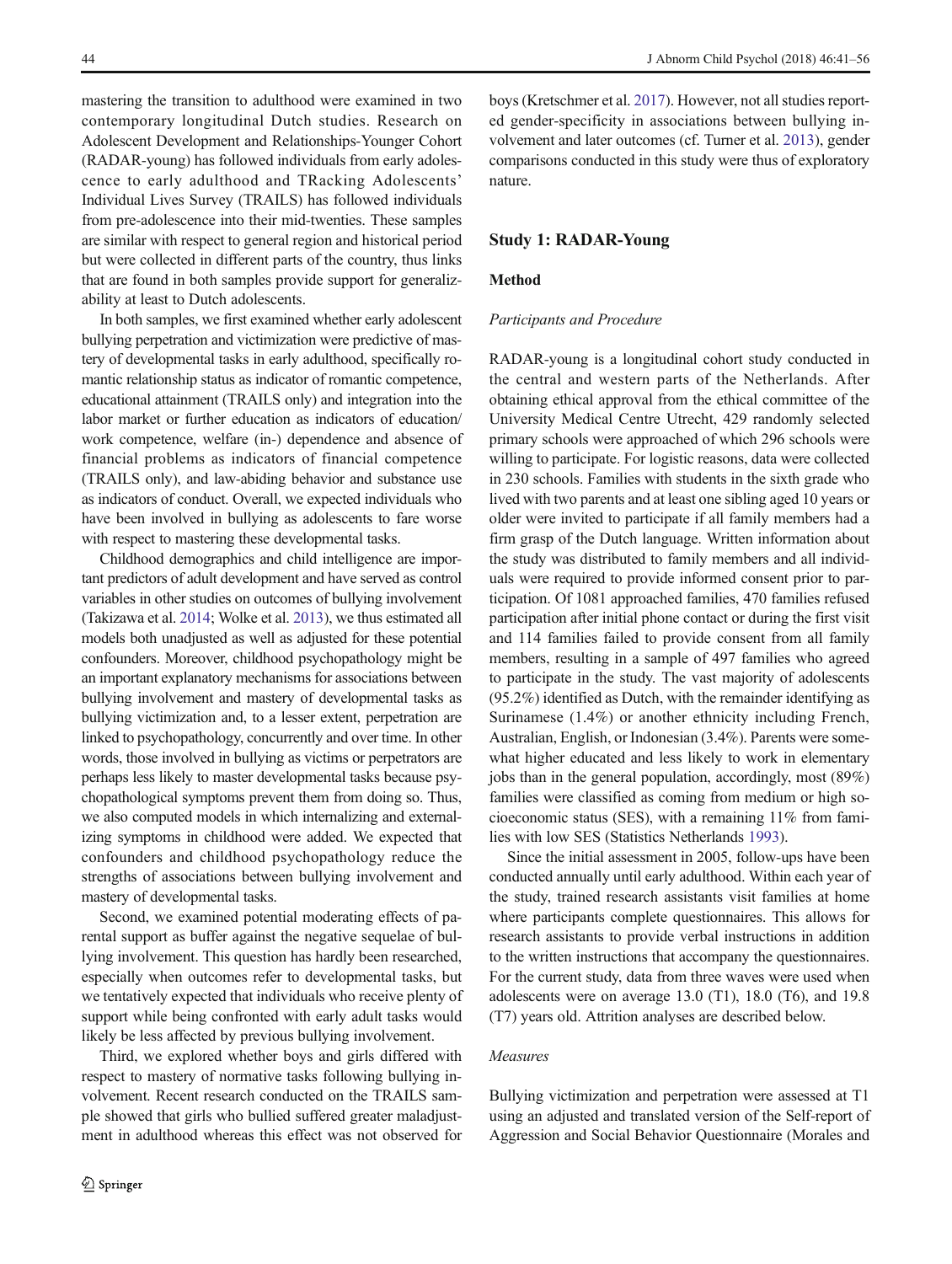Crick [1998](#page-14-0)), a frequently used instrument (Linder et al. [2002](#page-14-0); Murray-Close et al. [2010](#page-14-0); Ostrov and Houston [2008\)](#page-14-0) to assess interpersonal aggression, containing seven items assessing relational and physical aggression directed at the participant thus representing victimization (e.g., "Others tell mean rumors behind my back") with response categories ranging from  $1 = completely$  untrue to  $7 = completely$  true and 16 items that refer to relational and physical aggression towards others thus representing perpetration (e.g., "If I am angry with someone, I try to exclude them from group activities^). The version used here was translated from English to Dutch by RADAR researchers using a forward/backward procedure but the translated version has not been independently validated. Scales showed sufficient reliability with Cronbach alpha's of 0.78 and 0.76 for physical and relational victimization and 0.85 and 0.84 for bullying perpetration (physical and relational). Relational and physical subscales showed considerable overlap ( $r = 0.59$  for victimization and  $r = 0.70$  for bullying), we thus used averaged scores,  $M = 1.96$ ,  $SD = 0.95$  for bullying victimization and  $M = 1.72$ ,  $SD = 0.76$  for perpetration.

Developmental tasks were measured at T7 as follows: Romantic relationship status was referred to as having a boy- or a girlfriend. Education/work competence was conceptualized as being enrolled into a tertiary or other educational program or being in work ("Please indicate which educational program you follow" and "How many hours of paid work do you do per week?^). We distinguished between those young adults who were in work or enrolled in education from those who were neither. Moreover, we assessed law-abiding behavior, that is, whether someone had been in court, convicted or in contact with the police in the past year ("In the past 12 months, were you in contact with the police/did you have to appear in court/did you have to register with a probation officer?"), cannabis use in the past year, tobacco use (not regularly), and alcohol use (not more than three times per week). For reasons of consistency, we dichotomized all outcomes with 1 indicating mastery of a task (e.g., having a romantic partner, being in work or education, abstention from cannabis or nearabstention from tobacco use, low or moderate alcohol use) whereas 0 indicated that this task had not been mastered.

Social support was assessed at T6 using the eight-item Support subscale from the Network of Relationships Inventory (Furman and Buhrmester [1985\)](#page-14-0), referring to mothers and fathers. Items included "Does this person admire and respect you?" and were assessed on a five-point scale ranging from  $1 = almost never/not at all to 5 = almost$ always/extremely much. The inventory has been translated and used within the context of the Dutch CONAMORE study (De Goede et al. [2009](#page-13-0); Selfhout et al. [2007](#page-14-0)). Cronbach's alphas were 0.85 for maternal support ( $M = 3.60$ ,  $SD = 0.64$ ) and 0.88 for paternal support ( $M = 3.33$ ,  $SD = 0.70$ ). Because maternal and paternal support were strongly correlated  $(r = 0.55)$ , we used a composite of both measures.

We calculated associations between bullying involvement and developmental tasks also while adjusting for childhood demographics (family SES, instability) and child intelligence: Family SES was constructed based on parents' occupations at T1, with low SES referring to parents being unemployed or employed in low-status, elementary jobs. Mothers reported on their marital status, specifically their relationship to the biological father of the target participant and we dichotomized this information into married or cohabiting with biological father (85.4%) versus divorced from biological father of the child (family instability, 14.6%). Single parents were not included in RADAR-young as consequence of sampling requirements, thus stepfathers were present in the 14.6% of "instable families". Child intelligence was measured using the Wechsler Intelligence Scale for Children-revised (vocabulary and block design subtests), the average on this scale was  $102.1$  (SD = 11.81).

Finally, we examined the role of child psychopathology and included the Reynolds Adolescent Depression Scale Total Score (Reynolds [2010](#page-14-0); 23 items,  $1 = almost never$  to  $4 = \frac{almost \, always}{.}$  Cronbach's  $\alpha = 0.93, M = 1.63, SD = 0.49$ ) and Screen for Child Anxiety Related Emotional Disorders Total Score (SCARED, Birmaher et al. [1997;](#page-13-0) 38 items,  $1 = al$ most never to 3 = often, Cronbach's  $\alpha$  = 0.91, M = 1.37,  $SD = 0.0.29$ . These scales have been translated into Dutch and back into English and back translations compared to original versions. Psychometric information has been published for the Dutch versions of the SCARED (Hale et al. [2005\)](#page-14-0). Finally, we included the Youth Self Report Externalizing Scale (Achenbach [1991;](#page-13-0) 30 items,  $0 = never$  to  $2 = often$ , Cronbach's  $\alpha = 0.87$ ,  $M = 0.35$ ,  $SD = 0.24$ ) based on a translation provided by Verhulst et al. [\(1997\)](#page-15-0). All psychopathology assessments came from T1.

#### **Attrition**

Retention from T1 to T7 (77%) was more likely for participants from higher SES families,  $t(487) = 4.59$ ,  $p < 0.001$ , where family stability was present,  $t(485) = 5.08$ ,  $p < 0.001$ , and who had scored higher on the general intelligence test,  $t(444) = 2.35$ ,  $p = 0.02$ . No differences with respect to childhood psychopathology, bullying involvement, or parental support were observed.

#### Analytic Strategy

Regression analyses were conducted in Mplus 7.4 (Muthén and Muthén [2012](#page-14-0)) using estimation procedures for categorical outcome variables and the full information maximum likelihood method, which makes uses of all available data points and avoids list- or pairwise deletion of cases with missing data. Victimization and perpetration models were computed separately, first unadjusted, thus entering only victimization or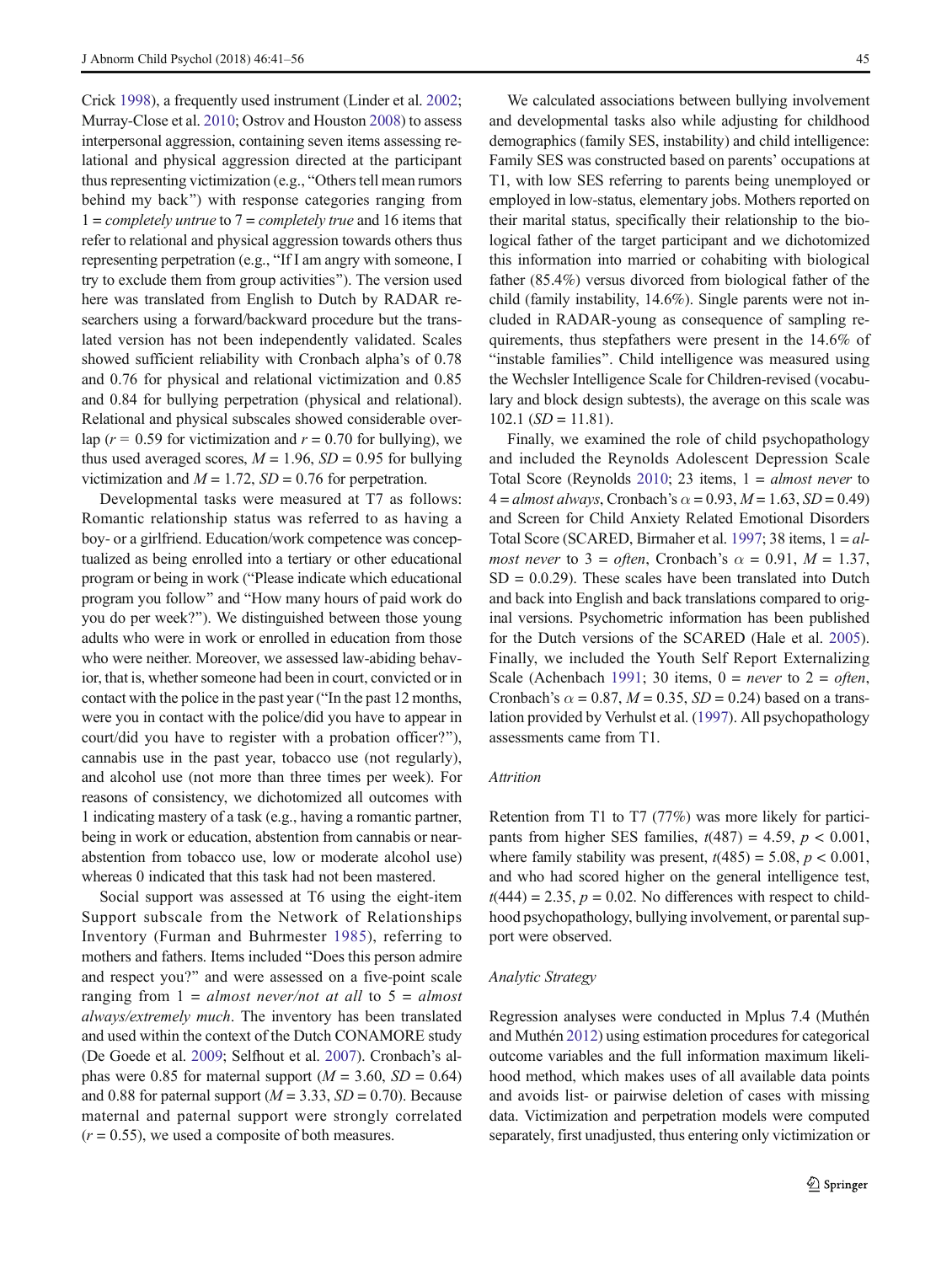perpetration as predictor, in a second set of analyses adjusted for potential confounders (childhood demographics and intelligence), and, in a third set of analyses, with childhood psychopathology included as potential explanatory construct.

Following the main effect models, we tested moderating effects by parental support and gender by adding two-way interaction terms (victim x support; perpetrator x support, victim x gender; perpetrator x gender) in separate models. Finally, three-way interaction terms (victim x support x gender; perpetrator x support x gender) were added to explore whether the hypothesized role of parental support in diminishing negative effects of bullying involvement on mastery of developmental tasks varied for boys and girls. Note that all two-way interaction terms (e.g., victim x support, victim x gender, support x gender) were modeled in the threeway interaction models and that all models were computed while adjusting for childhood confounders and psychopathology, separately for bullying victimization and perpetration. Using Bonferroni-correction, we adjusted the significance threshold to the large number of interactions computed (12 per moderator), thus applied a p- threshold of 0.004 (0.05/ 12) to interpretation of interaction effects.

# **Results**

Figure 1 depicts the distribution of participants who have mastered developmental tasks at age 19, independent of bullying involvement, indicating a balanced proportion for measures of romantic relationship status and substance use but an overweight of mastery of law-abidance and being enrolled in education or being employed. In other words, only few RADAR-young individuals were not enrolled in education or employed and were involved with crime.

Table [1](#page-6-0) shows associations between bullying victimization and mastery of developmental tasks whereas associations for bullying perpetration are presented in Table [2,](#page-6-0) unadjusted in the upper part of the table, controlling for childhood confounders in the middle part, and with childhood internalizing and externalizing psychopathology added as predictors in the lower part. Both victims and perpetrators were less likely to abstain from tobacco use in early adulthood but this association was explained by externalizing problems, as was the association between bullying perpetration and decreased likelihood for law-abiding behavior (Table [2\)](#page-6-0). Notably, a link between perpetration and cannabis use was detected when adjusting for childhood demographics, intelligence, and psychopathology but not in the unadjusted model.

#### Social Support and Gender as Moderators

Associations between bullying involvement and developmental tasks where re-estimated, now considering moderation by



Fig. 1 Mastery of developmental tasks in early adulthood (frequencies) in RADAR-young

parental support and gender. While gender predicted cannabis abstention in both models (perpetration and victimization) directly, with girls being less likely to have abstained by the time of assessment, no moderation effects were found, neither in two- nor three-way interaction models (detailed results available upon request).

## Study 2: TRAILS

## Method

#### Procedure and Participants

The TRAILS sample was obtained in five municipalities in the north of the Netherlands, including urban and rural areas. Initial recruitment efforts targeted all children born between 1 October 1989 and 30 September 1990 (two municipalities) and 1 October 1990 and 30 September 1991 who attended a school. Thus, all 135 primary schools in the region were approached of which 122 agreed to participate. Parents and children in those schools were informed about the study goals and procedures through leaflets and contacted by a researcher who invited families to participate. Of the 3145 children reached through this procedure, 210 were excluded for various reasons such as severe mental retardation, physical illness or handicap, inability to participate, or limited mastery of the Dutch language (see Huisman et al. [2008](#page-14-0)) and 505 parents or children refused participation, resulting in a baseline sample of 2230 children (51% female). Both parents and children were asked to provide informed consent for participation. About a third of TRAILS participants came from families with low educated parents and 40% of parents worked in elementary jobs (Ganzeboom and Treiman [1996](#page-14-0)). Low income was more frequent than high income in this sample (30% versus 18%, middle income: 52%). The vast majority (90%) of participants were of Dutch ethnicity with only 230 adolescents growing up in families where one or both parents had been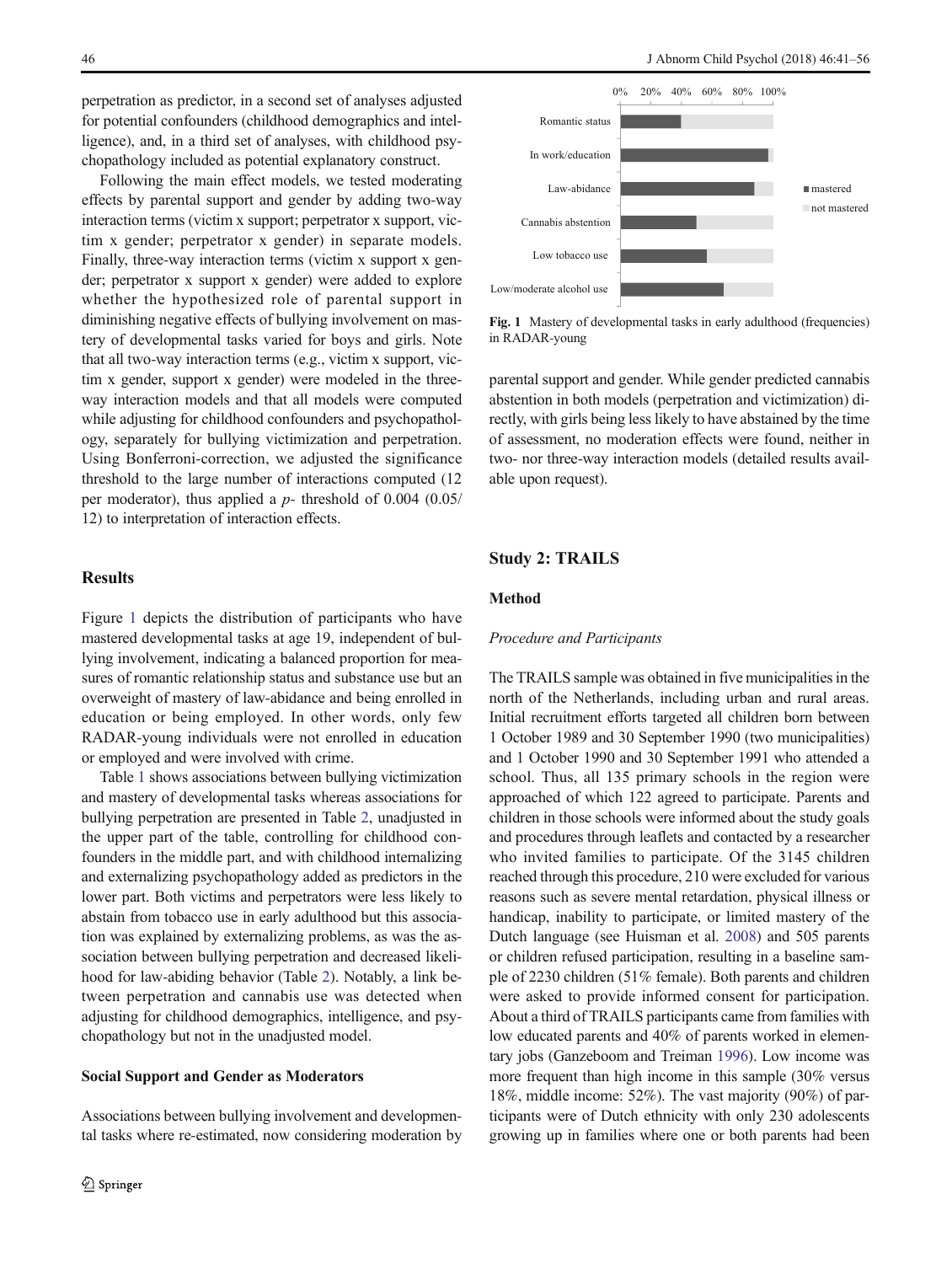<span id="page-6-0"></span>Table 1 Associations between bullying victimization and mastery of developmental tasks (odds ratios) in RADAR-young

|                               | Romantic status  | In work/education | Law-abidance     | Cannabis abstention | Low tobacco<br>use | Low/moderate<br>alcohol use |
|-------------------------------|------------------|-------------------|------------------|---------------------|--------------------|-----------------------------|
| Victimization (unadjusted)    | 1.02(0.82/1.28)  | 1.15(0.55/2.40)   | 0.78(0.57/1.06)  | 0.91(0.73/1.14)     | 0.78(0.62/0.98)    | 0.99(0.79/1.26)             |
| Victimization                 | 1.03(0.82/1.28)  | 1.13(0.52/2.46)   | 0.76(0.56/1.05)  | 0.92(0.74/1.16)     | 0.77(0.62/0.97)    | 1.00(0.79/1.27)             |
| <b>Family SES</b>             | 1.30(0.57/2.94)  | 6.48(1.56/26.89)  | 0.46(0.10/2.13)  | 1.06(0.48/2.35)     | 2.25(1.01/5.04)    | 0.63(0.24/1.61)             |
| Family instability            | 1.43(0.73/2.81)  | 0.24(0.06/0.99)   | 0.56(0.23/1.39)  | 0.80(0.41/1.59)     | 0.84(0.42/1.66)    | 1.46(0.67/3.20)             |
| Child intelligence            | 1.00 (0.98/1.02) | 1.04(0.98/1.10)   | 1.02(1.00/1.05)  | 0.97(0.96/0.99)     | 1.01(1.00/1.03)    | 0.98(0.96/1.00)             |
| Victimization                 | 1.01(0.76/1.34)  | 1.28(0.47/3.49)   | 0.75(0.49/1.14)  | 0.87(0.65/1.16)     | 0.89(0.67/1.20)    | 0.98(0.72/1.32)             |
| <b>Family SES</b>             | 1.30(0.57/2.99)  | 5.96 (1.37/25.93) | 0.47(0.09/2.32)  | 1.17(0.52/2.65)     | 2.19(0.94/5.09)    | 0.66(0.25/1.73)             |
| Family instability            | 1.41 (0.72/2.78) | 0.21(0.05/0.90)   | 0.60(0.24/1.53)  | 0.81(0.41/1.62)     | 0.85(0.42/1.70)    | 1.50(0.68/3.32)             |
| Child intelligence            | 1.00(0.98/1.02)  | 1.04(0.98/1.11)   | 1.02(0.99/1.05)  | 0.97(0.95/0.99)     | 1.02(1.00/1.04)    | 0.98(0.96/1.00)             |
| <b>Externalizing problems</b> | 1.27(0.45/3.62)  | 1.09(0.04/27.57)  | 0.13(0.03/0.57)  | 0.57(0.20/1.63)     | 0.16(0.05/0.48)    | 0.58(0.19/1.75)             |
| Depressive symptoms           | 0.92(0.47/1.79)  | 0.36(0.05/2.78)   | 2.99 (0.99/8.99) | 1.06(0.55/2.07)     | 0.76(0.38/1.54)    | 1.40(0.69/2.86)             |
| Anxiety                       | 1.19(0.42/3.39)  | 3.03(0.11/82.37)  | 1.00(0.19/5.37)  | 2.19(0.76/6.32)     | 2.86(0.92/8.85)    | 1.09(0.35/3.35)             |

SES Socioeconomic status. Analyses are based on full information maximum likelihood logistic regression models. All outcomes were coded so that  $0 =$  no mastery and  $1 =$  mastery. Victimization and bullying were tested in separate models. Estimates are odds ratio and 95% confidence intervals are presented in brackets. Coefficients in bold font are statistically significant at  $p < 0.05$ 

born outside the Netherlands, most commonly in Surinam, the Dutch Antilles, Indonesia, Morocco, and Turkey.

Since the initial assessment in 2001 (T1), when children were 11.1 years old, follow-ups have been conducted bi-or tri-annually with the most recent assessment (T6) conducted in 2016. The first three waves were largely school-based with incidental data collection done at the family home. The fourth and fifth wave were conducted using online questionnaires in addition to interviews and neuropsychological assessments taking place in central locations in the region and carried out by trained researchers. The sixth wave was conducted online, thus participants completed questionnaires at home. Ethical approval for the study was obtained from the Dutch national ethics committee CCMO and further details about the study have been published in several reports (Huisman et al. [2008;](#page-14-0) Nederhof et al. [2012](#page-14-0); Oldehinkel et al. [2015](#page-14-0); de Winter et al. [2005\)](#page-13-0).

Table 2 Associations between bullying perpetration and mastery of developmental tasks (odds ratios) in RADAR-young

|                           | Romantic status | In work/ education | Law-abidance    | Cannabis abstention | Low tobacco<br>use | Low/moderate<br>alcohol use |
|---------------------------|-----------------|--------------------|-----------------|---------------------|--------------------|-----------------------------|
| Perpetration (unadjusted) | 0.96(0.73/1.26) | 2.10(0.60/7.41)    | 0.68(0.47/0.98) | 0.76(0.58/1.00)     | 0.63(0.48/0.84)    | 0.80(0.60/1.06)             |
| Perpetration              | 0.96(0.73/1.27) | 2.05(0.60/6.78)    | 0.69(0.47/0.99) | 0.74(0.56/0.98)     | 0.63(0.47/0.84)    | 0.78(0.59/1.04)             |
| <b>Family SES</b>         | 1.29(0.57/2.92) | 6.47(1.53/27.27)   | 0.45(0.10/2.12) | 1.06(0.47/2.35)     | 2.27(1.01/5.13)    | 0.61(0.24/1.58)             |
| Family instability        | 1.43(0.73/2.81) | 0.23(0.06/0.98)    | 0.55(0.22/1.37) | 0.79(0.40/1.57)     | 0.81(0.41/1.62)    | 1.44(0.66/3.16)             |
| Child intelligence        | 1.00(0.98/1.02) | 1.04(0.98/1.10)    | 1.02(0.99/1.05) | 0.97(0.95/0.99)     | 1.01(0.99/1.03)    | 0.98(0.96/1.00)             |
| Perpetration              | 0.88(0.61/1.27) | 3.12(0.72/13.65)   | 0.85(0.52/1.39) | 0.67(0.46/0.97)     | 0.83(0.57/1.21)    | 0.71(0.48/1.03)             |
| <b>Family SES</b>         | 1.35(0.57/3.10) | 5.54(1.27/24.15)   | 0.44(0.09/2.18) | 1.21(0.53/2.74)     | 2.19(0.94/5.10)    | 0.69(0.26/1.83)             |
| Family instability        | 1.41(0.72/2.77) | 0.21(0.05/0.88)    | 0.60(0.24/1.54) | 0.78(0.39/1.57)     | 0.83(0.41/1.68)    | 1.45(0.66/3.20)             |
| Child intelligence        | 1.00(0.98/1.01) | 1.05(0.99/1.10)    | 1.02(0.99/1.05) | 0.97(0.95/0.99)     | 1.02(1.00/1.04)    | 0.98(0.96/1.00)             |
| Externalizing problems    | 1.65(0.50/5.46) | 0.28(0.01/8.45)    | 0.12(0.02/0.65) | 1.01(0.30/3.38)     | 0.20(0.06/0.69)    | 1.08(0.30/3.89)             |
| Depressive symptoms       | 0.95(0.49/1.83) | 0.34(0.05/2.59)    | 2.64(0.90/7.71) | 1.07(0.55/2.06)     | 0.75(0.38/1.50)    | 1.50(0.74/3.05)             |
| Anxiety                   | 1.17(0.42/3.30) | 3.05(0.11/82.30)   | 0.83(0.16/4.32) | 2.00(0.70/5.73)     | 2.64(0.87/8.05)    | 1.03(0.34/3.17)             |

SES Socioeconomic status. Analyses are based on full information maximum likelihood logistic regression models. All outcomes were coded so that  $0 =$  no mastery and  $1 =$  mastery. Victimization and bullying were tested in separate models. Estimates are odds ratio and 95% confidence intervals are presented in brackets. Coefficients in bold font are statistically significant at  $p < 0.05$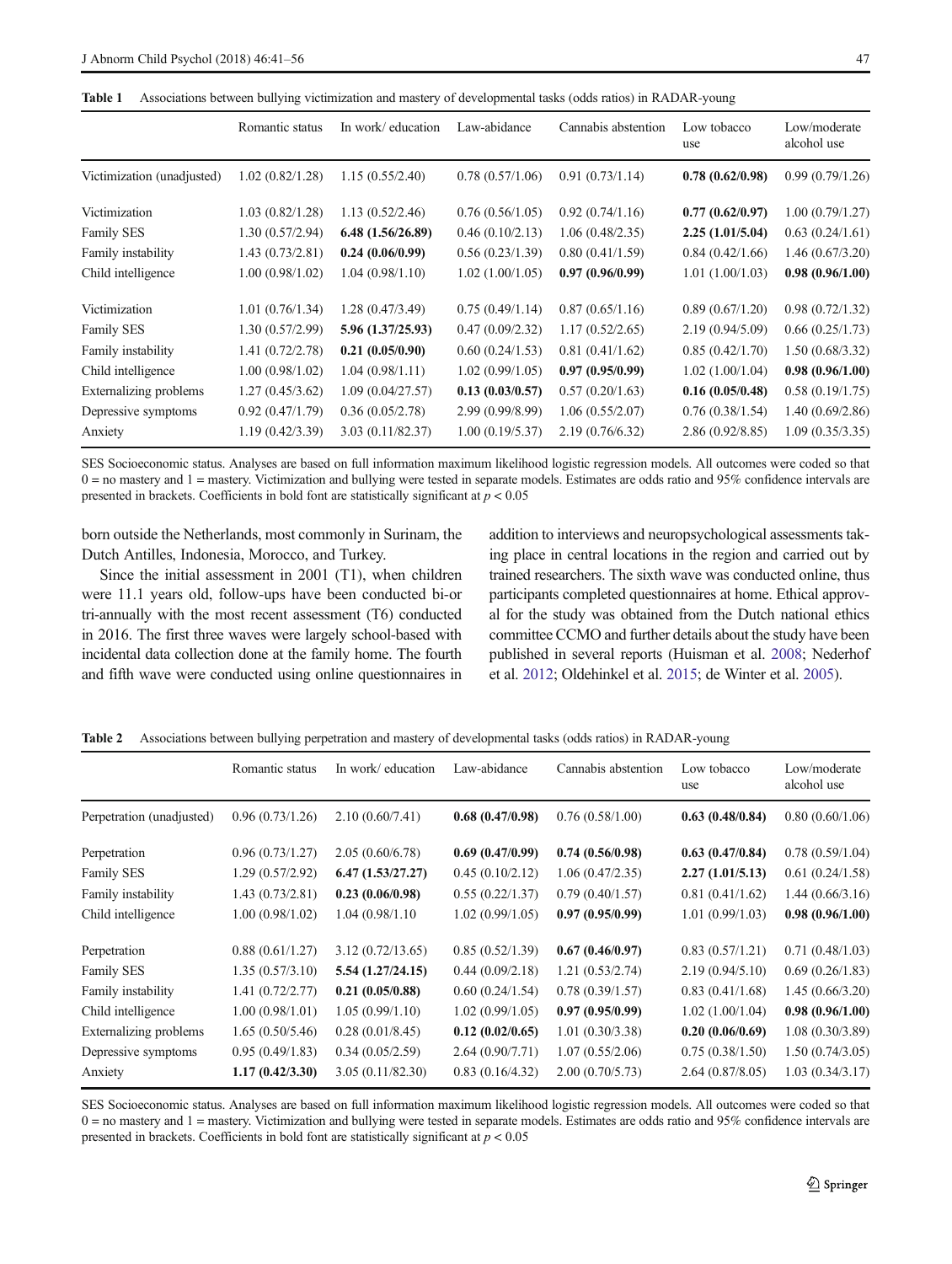#### Measures

Bullying victimization and perpetration data were collected at T1 as part of broader instruments. That is, victimization was assessed using one item from the YSR (Achenbach [1991](#page-13-0), "I am being bullied by others"), using the standard response format of  $0 = never$ ,  $1 = sometimes$ , and  $2 = often$ . The Dutch version of this questionnaire is based on Verhulst et al. ([1997](#page-15-0)). Perpetration was assessed using one item from the Early Adolescent Temperament Questionnaire (Putnam et al. [2001,](#page-14-0) "I bully others without a reason"), using a five-point response format (1 = almost never true to  $5 =$  almost always true). This instrument was translated using a forward/backward procedure at the University Medical Centre Groningen. Average scores were 0.38  $(SD = 0.59)$  for victimization and 1.63  $(SD = 0.95)$ for perpetration. 26.4% of participants were sometimes and 5.7% frequently victimized whereas 18.8% adolescents reported to bully others at least sometimes.

Developmental tasks were measured using self-reports at T5: Romantic relationship status as indicator of romantic competence was assessed by asking participants "Are you in a stable romantic relationship at this moment?^. Education/ work competence was assessed as educational attainment ("What is the highest school diploma you have obtained?") and education/work ("Are you currently following an educational program" and "Did you have paid work in the past month?", see also Veldman et al. [2015,](#page-15-0) who studied this topic in TRAILS). Financial competence was assessed as financial problems ("In the past year, did you struggle financially?", "Are you in debt with the bank or elsewhere?") and welfare dependence ("Do you receive welfare payments?"). In addition, we asked whether someone had been in court, convicted or in contact with the police in the past year as indicators for law-abiding behavior, assessed cannabis use in the past year, occasional or frequently tobacco use, and alcohol use "more than three times a week". As in Study 1, we coded all outcomes with a score of 1 indicating mastery of a task.

Social support was assessed at T4 using the Warmth subscale of the EMBU-C (Markus et al. [2003\)](#page-14-0), which consists of four items (e.g., "My mum/dad tries to understand and help me when I am feeling sad",  $1 = never$  to  $4 = almost always$ . This instrument is based on the Swedish Egna Minnen Beträffande Uppfostran (Perris et al. [1980\)](#page-14-0) and the Dutch translation was developed taking into account the comprehensibility and interpretation of items by Dutch children (Markus et al. [2003\)](#page-14-0). In the present sample, the scale was reliable with Cronbach's  $\alpha = 0.86$  (mother) and 0.88 (father). Average scores were for mothers  $3.31$  (SD = 0.70) and for fathers  $3.00$  (SD = 0.85). Because maternal and paternal support were correlated  $(r = 0.62)$ , a composite was used.

As in Study 1, we estimated associations between bullying involvement and mastery of developmental tasks also adjusted for childhood demographics and intelligence, and with psychopathology added to the model. Family SES was constructed from mothers' and fathers' educational and occupational levels and family income. Educational levels of parents were categorized in five categories based on the International Standard Classification of Occupations (Ganzeboom and Treiman [1996](#page-14-0)). Low family income was defined as a monthly net family income of less than €1135 per month, which amounted to a welfare payment at time of assessment. Family SES was measured as the average of the standardized five items  $(\alpha = 0.84)$ . Family instability contrasted participants who have lived with the same two parents since birth and those who have experienced either single parenthood since birth or some form of instability in the parental relationship (25.1%). Child intelligence was measured using the Wechsler Intelligence Scale for Children-revised (vocabulary and block design subtests,  $M = 97.19$ ,  $SD = 15.0$ ).

To examine the role of Child psychopathology as potential explanation for associations between bullying involvement and mastery of developmental tasks, three subscales from the Youth Self Report (Achenbach [1991;](#page-13-0) see Verhulst et al. [1997](#page-15-0) for Dutch version) were employed that reflected a similar symptom spectrum as the instruments used in Study 1 all measured at T1 on a scale ranging from  $0 = not$  at all to  $2 = often$ , specifically depression/withdrawal (eight items, Cronbach's  $\alpha = 0.64$ ,  $M = 0.34$ ,  $SD = 0.29$ ), anxiety (13 items, Cronbach's  $\alpha = 0.78$ ,  $M = 0.33$ ,  $SD = 0.27$ ), and externalizing problems (32 items,<sup>1</sup> Cronbach's  $\alpha = 0.86$ ,  $M = 0.27$ ,  $SD = 0.20$ ).

## Attrition

The T5 assessments used here were completed by 68% of the original sample, who differed from those that were lost to attrition in that they came from higher SES families,  $t(2186) = 12.41, p < 0.001$ , were family stability was present,  $t(2041) = 2.25$ ,  $p = 0.02$ , who had scored higher on the general intelligence test,  $t(2219) = 11.92$ ,  $p < 0.001$ , and less frequently reported bullying perpetration  $t(2044) = 2.52$ ,  $p = 0.01$ . No differences were found for bullying victimization, child psychopathology, or parental support.

#### Analytic Strategy

As in Study 1, perpetration and victimization models were computed separately; unadjusted, adjusted for confounders (childhood demographics and intelligence), and with psychopathology entered as potentially explanatory construct. Following direct effect models, we examined parental support and gender as moderators, and, in three-way interaction models, tested whether parental support functioned as moderator differently for boys and

<sup>&</sup>lt;sup>1</sup> Slightly different selections of externalizing items from the complete YSR were used in RADAR-young and TRAILS, the majority of items (26) are identical.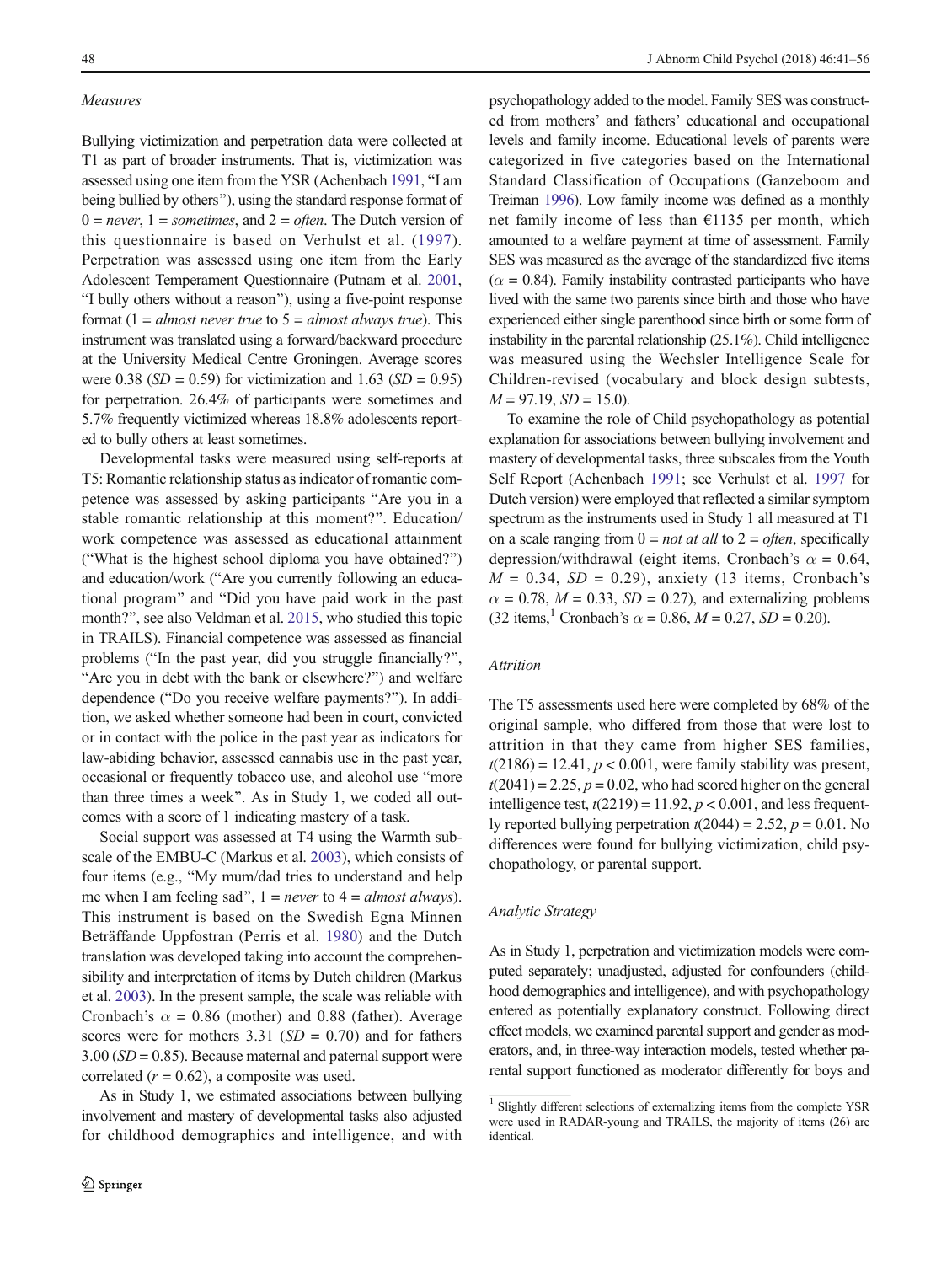girls. As in Study 1, two-way interactions were modeled in threeway interaction regressions, all models were computed separately for bullying victims and perpetrators, and corrected for multiple testing, resulting in a  $p$  - threshold of 0.003 (0.05/18).

### Results

## Developmental Tasks in Early Adulthood

Figure 2 depicts the distribution of TRAILS participants who had mastered developmental tasks at time of assessment. All tasks had been mastered by more than half of the sample and only a minority of young adults was not in work or education, dependent on welfare, or had been involved with some form of criminal behavior.

Tables [3](#page-9-0) and [4](#page-10-0) present associations between bulling victimization, perpetration, and mastery of developmental tasks. In unadjusted models, victims were less likely to have mastered developmental tasks in the education/work and financial spectrum, but only mastery of welfare independence remained a significant outcome when adjusting for childhood confounders and taking child psychopathology into account.

Bullying perpetrators showed decreased odds for being in work/education and independent of welfare, and were also less likely to live law-abiding lives and abstain from tobacco use. While associations with tobacco use were retained when we controlled for childhood demographics and intelligence, externalizing problems explained most associations between bullying perpetration and developmental tasks, as evident from results presented in the lower part of Table [4](#page-10-0). Solely a decreased likelihood to live a law-abiding life was predicted by bullying perpetration, over and above childhood confounders and child psychopathology. Perpetration was again linked to cannabis use though only in the model controlling for childhood confounders but not in the unadjusted model or when associations between psychopathology and cannabis use were estimated as well.



Fig. 2 Mastery of developmental tasks in early adulthood (frequencies) in TRAILS

#### Social Support and Gender as Moderators

Following main effect estimations, we computed models in which interactions between bullying perpetration or victimization and social support by mothers and fathers, and gender, respectively, were included (victim x support; perpetrator x support, victim x gender; perpetrator x gender). Direct effects of parental support and gender were detected, and although estimates varied slightly depending on whether bullying perpetration or victimization were part of the model, the overall pattern of results was largely the same. Specifically, higher levels of parental support predicted being in education or work, social welfare independence, financial competence, cannabis abstention, and low/ moderate alcohol use, as well as law-abiding conduct in the bullying perpetration model. Gender was associated with educational attainment, law-abiding behavior, cannabis abstention and low to moderate (instead of heavy) alcohol use; in all cases were boys less likely to have mastered the developmental tasks.

As in Study 1, none of the interactions involving parental support or gender achieved statistical significance, neither in two- nor three-way models. Thus, associations between bullying involvement in early adolescence and mastery of developmental tasks did not vary as a function of either parental support or gender.

# Discussion

Given the prominent role of peers in adolescence, it is hardly surprising that bullying involvement can have a detrimental impact on psychological health (Bender and Lösel [2011](#page-13-0); Ttofi et al. [2011\)](#page-15-0) although research on perpetrators is less conclusive than that on victims (Wolke et al. [2013](#page-15-0)). Of course, positive development and wellbeing are not only dependent on avoiding psychological illness but characterized also by successful accomplishment of various developmental tasks, which were the focus of the current study.

We examined whether bullying involvement in early adolescence was linked to mastery of developmental tasks in early adulthood in two contemporary Dutch cohorts – RADARyoung, where participants were just under 20 years old at time of assessment, and TRAILS, where participants were approximately 22 years old. Overall, similar rates of mastery were observed for law-abidance and tobacco use in both cohorts whereas romantic relationships were more common amongst TRAILS participants, and alcohol and cannabis use were more common amongst RADAR-young participants, probably a function of the slightly different ages of participants.

Associations of victimization with education/work and financial competence were detected in the TRAILS sample, though only the link between victimization and welfare dependence remained statistically significant after controlling for a range of potential confounders and when associations between child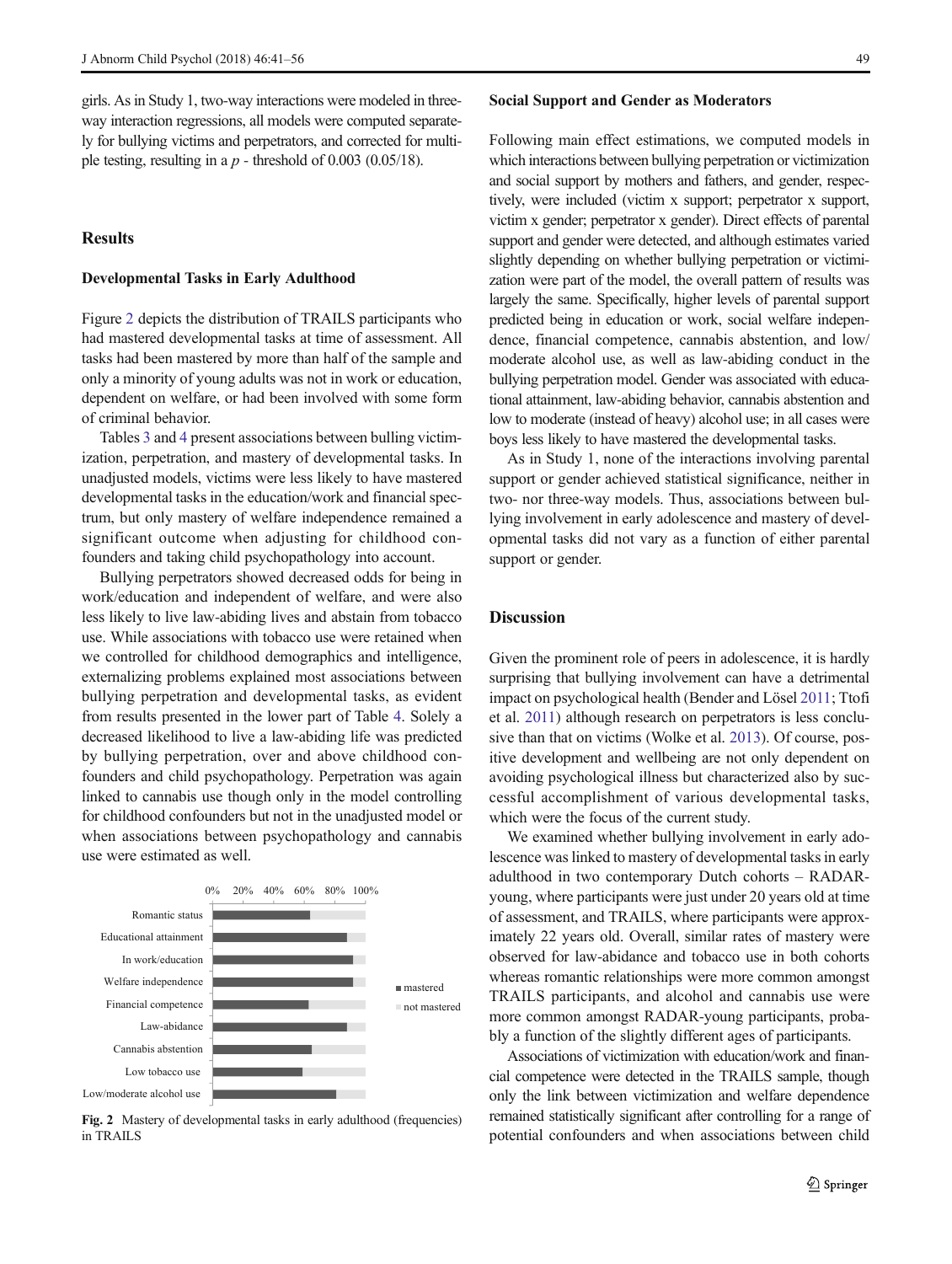| Table 3 |               |                        |                               |       | $\frac{1}{2}$ |                |               |
|---------|---------------|------------------------|-------------------------------|-------|---------------|----------------|---------------|
|         | U omont:<br>ſ | $F_{\text{dustation}}$ | $\cdots$<br>دام /مالسمبینی سا | $W_0$ | E             | Tour old donor | Casara C<br>Ì |

<span id="page-9-0"></span>

|                                                                                                                            | Romantic<br>status                                                       | Educational<br>attainment                                                                                                                                                                                                           | In work/ education                                                                                                                   | independence<br>Welfare                                                                        | competence<br>Financial                                                                                                                                                                                                       | Law-abidance                                                                | abstention<br>Cannabis                                                                                                                                                                                          | tobacco use<br>Low                                                                                                 | Low/moderate<br>alcohol use                                                                                                           |
|----------------------------------------------------------------------------------------------------------------------------|--------------------------------------------------------------------------|-------------------------------------------------------------------------------------------------------------------------------------------------------------------------------------------------------------------------------------|--------------------------------------------------------------------------------------------------------------------------------------|------------------------------------------------------------------------------------------------|-------------------------------------------------------------------------------------------------------------------------------------------------------------------------------------------------------------------------------|-----------------------------------------------------------------------------|-----------------------------------------------------------------------------------------------------------------------------------------------------------------------------------------------------------------|--------------------------------------------------------------------------------------------------------------------|---------------------------------------------------------------------------------------------------------------------------------------|
| Victimization (unadjusted) 1.02 (0.84/1.25) 0.73 (0.57/0.93)                                                               |                                                                          |                                                                                                                                                                                                                                     | 0.59(0.45/0.77)                                                                                                                      |                                                                                                | 0.49, 0.28% (0.38% 0.38% 0.32% 0.32% 0.32% 0.32% 0.32% 0.32% 0.32% 0.32% 0.32% 0.32% 0.32% 0.32% 0.32% 0.49% 0.49% 0.49% 0.49% 0.49% 0.49% 0.49% 0.49% 0.49% 0.49% 0.49% 0.49% 0.49% 0.49% 0.49% 0.49% 0.49% 0.49% 0.49% 0.49 |                                                                             |                                                                                                                                                                                                                 |                                                                                                                    |                                                                                                                                       |
| Child intelligence<br>Family instability<br>Victimization<br>Family SES                                                    | $0.990.81/1.21$ 0.90 $(0.69/1.18)$<br>$0.80(0.67/0.94)$ 1.74 (1.37/2.12) | $0.74(0.56/0.99)$ $0.61(0.42/0.87)$<br>$1.00(0.99/1.01)$ 1.04 (1.03/1.05)                                                                                                                                                           | 1.02 (1.01/1.04)<br>0.70(0.52/0.93)<br>0.62(0.41/0.94)<br>1.72 (1.29/2.28)                                                           | 1.04 (1.02/1.05)<br>0.40(0.27/0.61)<br>1.56 (1.17/2.07)                                        | (0.59(0.44/0.78) 0.89(0.74/1.06)<br>1.11 (0.95/1.30)<br>1.01 (1.00/1.01)<br>0.46(0.35/0.60)                                                                                                                                   | 1.08 (0.86/1.36)<br>1.01 (1.00/1.02)<br>0.57(0.40/0.82)                     | 1.01 (0.77/1.31) 0.96 (0.79/1.16) 1.08 (0.90/1.29) 1.09 (0.86/1.37)<br>(0.98(0.98/0.99)<br>0.72(0.62/0.85)<br>0.53(0.40/0.69)                                                                                   | 1.12 (0.97/1.30)<br>1.00(1.00/1.01)<br>0.77 (0.59/0.99)                                                            | 0.75(0.62/0.91)<br>0.99 (0.98/1.00)<br>1.11 (0.79/1.58)                                                                               |
| Externalizing problems<br>Child intelligence<br>Family instability<br>Victimization<br>Family SES<br>Depression<br>Anxiety | $0.66(0.33/1.33)$ 0.48 $(0.18/1.24)$                                     | $1.03(0.83/1.29)$ 0.90 $(0.68/1.21)$<br>$0.80(0.67/0.94)$ 1.73 (1.36/2.20)<br>$0.75(0.56/0.99)$ $0.61(0.43/0.88)$<br>$1.00(0.99/1.01)$ 1.04 (1.03/1.05)<br>$1.08(0.61/1.89)$ 0.66 (0.31/1.43)<br>$0.89(0.50/1.59)$ 2.36 (1.00/5.54) | 0.76(0.55/1.04)<br>0.30(0.13/0.71)<br>0.66(0.23/1.94)<br>0.64(0.42/0.97)<br>1.02 (1.01/1.04)<br>2.76 (1.06/7.18)<br>1.72 (1.30/2.29) | 1.19 (0.47/3.02)<br>1.56 (1.17/2.08)<br>0.41(0.27/0.61)<br>0.51(0.21/1.21)<br>1.04 (1.02/1.05) | $0.65(0.47/0.89)$ 1.05 (0.86/1.29)<br>0.84(0.49/1.44)<br>$0.88(0.29/2.64)$ 0.35 (0.18/0.67)<br>1.12 (0.95/1.31)<br>0.46(0.35/0.60)<br>1.01 (1.00/1.01)<br>0.75(0.45/1.25)                                                     | 2.12 (0.96/4.70)<br>1.06 (0.84/1.34)<br>1.01 (1.00/1.02)<br>0.56(0.39/0.82) | $1.04$ (0.77/1.42) 0.95 (0.77/1.17) 1.14 (0.93/1.39)<br>$0.05(0.02/0.12)$ 0.24 $(0.12/0.46)$<br>0.71(0.60/0.83)<br>0.98 (0.98/0.99)<br>2.14 (0.93/4.96) 1.31 (0.75/2.27)<br>0.53(0.40/0.69)<br>1.54 (0.90/2.62) | 0.17(0.09/0.33)<br>1.84 (1.08/3.13)<br>1.11 (0.95/1.29)<br>0.97(0.59/1.60)<br>0.77 (0.59/1.00)<br>1.01 (1.00/1.01) | 0.97(0.50/1.89)<br>1.05 (0.82/1.36)<br>0.99 (0.98/1.00)<br>1.81 (0.95/3.45)<br>0.41(0.19/0.90)<br>0.75(0.62/0.90)<br>1.11 (0.78/1.57) |

SES Socioeconomic status. Analyses are based on full information maximum likelihood logistic regression models. All outcomes were coded so that 0 = no mastery and 1 = mastery. Victimization and bullying were tested in sepa SES Socioeconomic status. Analyses are based on full information maximum likelihood logistic regression models. All outcomes were coded so that 0 = no mastery and 1 = mastery. Victimization and bullying were tested in separate models. Estimates are odds ratio and 95% confidence intervals are presented in brackets. Coefficients in bold font are statistically significant at p < 0.05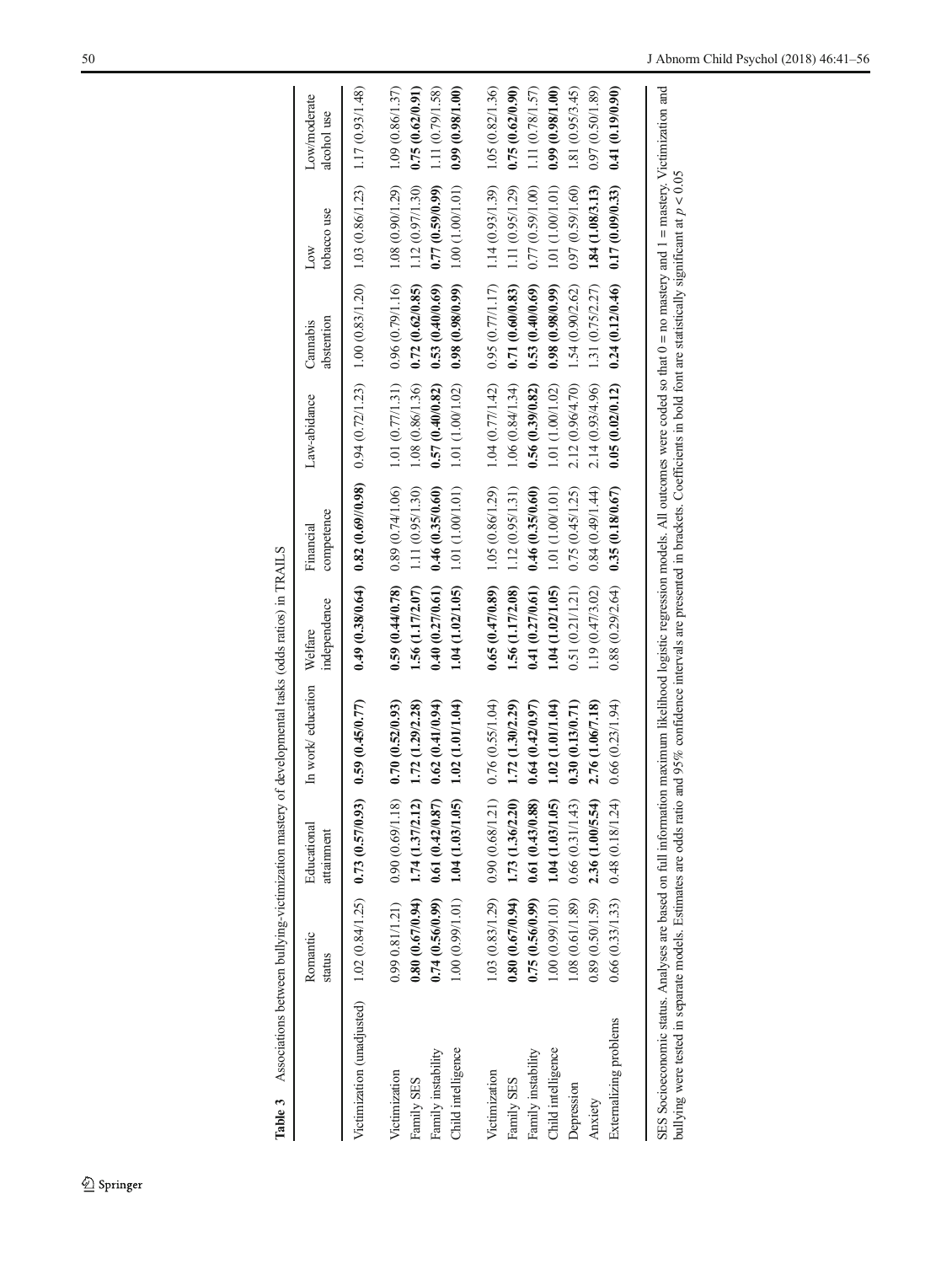| $\frac{1}{2}$<br>$\ddot{\phantom{a}}$ |  |
|---------------------------------------|--|
| ׇ֚֘֡                                  |  |
| ābl<br>I                              |  |

<span id="page-10-0"></span>

|                                                             | Romantic<br>status                | Educational<br>attainment                                                                                             | In work/educa- Welfare<br>tion | independence                                                                                              | competence<br>Financial                                | Law-abidance                        | abstention<br>Cannabis                                                                                        | Low tobacco<br>use                  | Low/moderate<br>alcohol use          |
|-------------------------------------------------------------|-----------------------------------|-----------------------------------------------------------------------------------------------------------------------|--------------------------------|-----------------------------------------------------------------------------------------------------------|--------------------------------------------------------|-------------------------------------|---------------------------------------------------------------------------------------------------------------|-------------------------------------|--------------------------------------|
| Perpetration (unadjusted) 0.96 (0.84/1.09) 0.87 (0.74/1.03) |                                   |                                                                                                                       |                                | $0.74(0.62/0.91)$ 0.78 $(0.64/0.94)$                                                                      | 0.94(0.83/1.06)                                        |                                     | $0.70$ (0.60/0.82) 0.89 (0.79/1.01) 0.81 (0.71/0.91) 0.96 (0.82/1.10)                                         |                                     |                                      |
| Family instability<br>Family SES<br>Perpetration            |                                   | $0.93$ $(0.82/1.07)$ 1.00 $(0.84/1.19)$<br>$0.79$ (0.67/0.93) 1.77 (1.39/2.24)<br>$0.74$ (0.56/0.98) 0.60 (0.42/0.86) |                                | 0.83 (0.69/1.01) 0.88 (0.72/1.07)<br>1.74 (1.31/2.30) 1.63 (1.23/2.16)<br>0.60(0.40/0.91) 0.39(0.26/0.59) | 0.96(0.84/1.08)<br>1.12 (0.96/1.31)<br>0.45(0.35/0.59) | 1.03 (0.82/1.29)<br>0.57(0.39/0.81) | $0.72(0.61/0.85)$ $0.84(0.74/0.96)$ $0.82(0.73/0.93)$ $0.91(0.78/1.06)$<br>0.71(0.61/0.83)<br>0.52(0.40/0.67) | 1.09 (0.93/1.26)<br>0.77(0.59/0.99) | 0.74(0.61/0.89)<br>1.12 (0.79/1.59)  |
| Child intelligence                                          |                                   | $1.00(0.99/1.01)$ 1.04 (1.03/1.05)                                                                                    |                                | $1.02(1.01/1.04)$ 1.04 $(1.02/1.05)$                                                                      | 1.00 (1.00/1.01)                                       | 1.01 (1.00/1.02)                    | 0.98 (0.98/0.99)                                                                                              | 1.00(1.00/1.01)                     | (0.99(0.98/1.00))                    |
| Perpetration                                                |                                   | $0.96(0.83/1.11)$ 1.05 $(0.87/1.28)$                                                                                  |                                | $0.85(0.69/1.05)$ 0.91 $(0.73/1.21)$                                                                      | 1.07 (0.93/1.23)                                       |                                     | <b>0.83</b> ( <b>0.70/1.00</b> ) 0.92 (0.80/1.05) 0.92 (0.80/1.05) 0.94 (0.79/1.11)                           |                                     |                                      |
| Family SES                                                  |                                   | $0.79$ (0.67/0.93) 1.77 (1.39/2.25)                                                                                   |                                | 1.73 (1.30/2.29) 1.63 (1.22/2.16)                                                                         | 1.12 (0.96/1.31)                                       | 1.03(0.82/1.31)                     | 0.71(0.60/0.83)                                                                                               | 1.08 (0.93/1.26)                    | 0.74(0.61/0.89)                      |
| Child intelligence<br>Family instability                    | (10.1100(0.99)<br>0.75(0.56/0.99) | 0.61(0.43/0.87)<br>1.04 (1.03/1.05)                                                                                   |                                | 0.62(0.41/0.94) 0.40(0.27/0.60)<br>1.02 (1.01/1.04) 1.04 (1.02/1.05)                                      | 0.46(0.36/0.60)<br>1.01 (1.00/1.01)                    | 1.01 (1.00/1.02)<br>0.56(0.38/0.80) | 0.52(0.40/0.69)<br>0.98(0.98/0.99)                                                                            | 0.78(0.60/1.01)<br>1.00 (1.00/1.01) | 1.11 (0.78/1.57)<br>0.99 (0.98/1.00) |
| Depression                                                  | .08(0.62/1.89)                    | 0.64(0.30/1.37)                                                                                                       |                                | $0.26(0.11/0.59)$ 0.42 (0.18/0.99)                                                                        | 0.77(0.46/1.28)                                        |                                     | $2.14(0.97/4.69)$ 1.50 (0.89/2.53)                                                                            | 1.02 (0.62/1.67)                    | 1.85 (0.98/3.49)                     |
| Anxiety                                                     |                                   | 0.90 (0.51/1.60) 2.26 (0.97/5.26)                                                                                     |                                | 2.45 (0.95/6.34) 0.97 (0.39/2.46)                                                                         | 0.86(0.51/1.47)                                        |                                     | $2.17(0.94/4.98)$ $1.27(0.74/2.19)$                                                                           | 1.92 (1.14/3.25)                    | 0.99(0.52/1.90)                      |
| Externalizing problems                                      |                                   | $0.71(0.34/1.49)$ $0.43(0.16/1.16)$                                                                                   |                                | $0.83(0.27/2.62)$ 0.94 $(0.29/3.01)$                                                                      | 0.31(0.15/0.62)                                        |                                     | $0.07(0.03/0.17)$ $0.27(0.13/0.55)$                                                                           | $0.21(0.10/0.41)$ $0.47(0.20/1.09)$ |                                      |
|                                                             |                                   |                                                                                                                       |                                |                                                                                                           |                                                        |                                     |                                                                                                               |                                     |                                      |

SES Socioeconomic status. Analyses are based on full information maximum likelihood logistic regression models. All outcomes were coded so that 0 = no mastery and 1 = mastery. Victimization and bullying were tested in sep SES Socioeconomic status. Analyses are based on full information maximum likelihood logistic regression models. All outcomes were coded so that 0 = no mastery and 1 = mastery. Victimization and bullying were tested in separate models. Estimates are odds ratio and 95% confidence intervals are presented in brackets. Coefficients in bold font are statistically significant at p < 0.05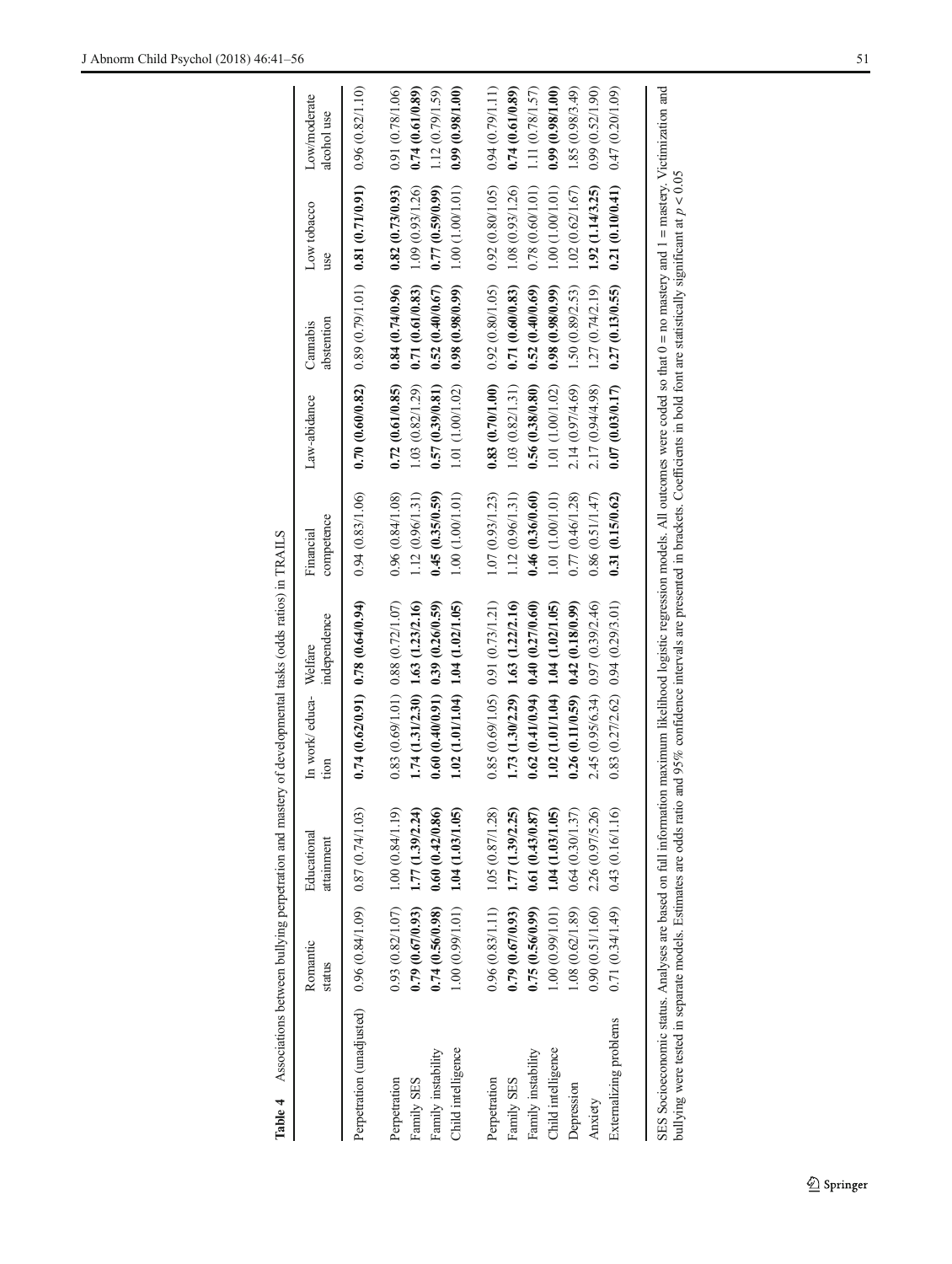psychopathology and developmental tasks were estimated simultaneously. In RADAR-young, victimized teens were at greater risk to smoke at least occasionally by early adulthood though this link weakened to non-significance when adjusted for childhood demographics, intelligence, and psychopathology.

Overall, these results indicate that victims of bullying fare worse not only with respect to mental health as shown in previous research but to some extent also display greater difficulties in mastering developmental tasks. It is important to note, however, that associations were fewer and much less systematic than expected, certainly not as common as for mental health outcomes. Moreover, adjusting for childhood demographics and psychopathology reduced effect sizes, partly considerably, which suggests that in light of various other childhood risks, bullying victimization is less crucial for mastery of early adult developmental tasks.

Of particular interest to this study given the relative lack and ambiguity of knowledge concerning its outcomes, bullying perpetration was initially linked to greater substance use and less law-abiding behavior in both samples, though these associations were mostly explained by externalizing symptoms. Only the reduced likelihood for a law-abiding live in bullying perpetrators was retained in TRAILS, tentatively suggesting that even in light of various childhood risks for crime involvement, bullying perpetration increased the risk for an antisocial lifestyle (Hussong et al. [2004\)](#page-14-0). Programs focused on helping victims deal with their plight should thus also keep an eye on the development of the perpetrators.

Curiously, in both samples bullying perpetration was associated with decreased likelihood for cannabis abstention, though only when childhood demographics and intelligence were part of the model. What is more, cannabis abstention was less likely in young adults from well-off, stable family backgrounds who had scored higher on child intelligence tests. These measures thus appear to function as suppressors but the changes in effect sizes are negligible.

Turning to buffering effects of social support, we hypothesized that the mastery of developmental tasks should be facilitated if parents are supportive, even if prior bullying victimization or perpetration might reduce the likelihood of a smooth transition into adulthood. Indeed, parental support was associated with mastery of developmental tasks (at least in TRAILS), but no interactions between parental support and bullying victimization were observed. We purposely focused on parental support in late adolescence but it may be that supportive social relationships need to be experienced more temporally proximal to the victimization experience to really buffer their impact. It is difficult to imagine the form of support that perpetrators need at the time that they bully others but parents may be able to set off negative effects by offering strategies to change this behavior early on. Either way, links between bullying involvement and mastery of developmental tasks were modest, there is thus little effect that needs to be buffered.

Finally, we explored whether associations between bullying victimization and perpetration and mastery of early adult tasks differed between boys and girls. In contrast to studies focusing on psychological adjustment, we did not find evidence for gender specificity in associations. This also applied to three-way interaction models were we examined whether the role of parental support in buffering or elevating effects of bullying victimization and perpetration on early adult tasks showed gender specificity. For the time being, we conclude that involvement in bullying is associated with mastery of developmental tasks to the same (partial) extend for boys and girls and that parental support makes little difference for either of them but, given divergent findings in past research, future research into correlates of perpetration and victimization is still advised to explore whether gender or social support might modulate associations.

Though not a focus of the study, our results confirm important roles for childhood risks. Family SES in early adolescence predicted whether or not young adults in both RADAR-young and TRAILS participated in the labor market or tertiary or continuing education and, at least in TRAILS, family instability contributed to risk for low educational attainment, lack of financial competence, and welfare dependence. These were anticipated associations, yet, the impact of these childhood demographics on mastery of developmental tasks almost a decade later is still striking, particularly considering that these links remained largely stable when child psychopathology was added to the models. Externalizing problems in early adolescence stably predicted crime involvement and substance use in early adulthood whereas associations between developmental tasks and internalizing problems were more scattered and not consistent across samples.

Finally, in TRAILS, higher intelligence and higher SES in early adolescence increased the likelihood for alcohol and cannabis use in early adulthood, the link between intelligence and alcohol use was also detected in RADAR-young. It is likely that these substances tend to be used among students and that university attendance is more likely in high-SES and highintelligence individuals. Explicitly testing this explanation went beyond the scope of the current study but the pattern of associations underlines the complex interplay of risks and protective factors in young people's mastery of developmental tasks.

#### Implications of Findings

The results of this study clearly show that long-term correlates of bullying perpetration and victimization are less common and stable when focusing on developmental task, especially compared to research on psychological outcomes. Initial associations were reduced when childhood demographics, IQ, and psychopathology were taken into account, suggesting that whether or not a young adult successfully masters developmental milestones is better predicted by family circumstances than by experiences with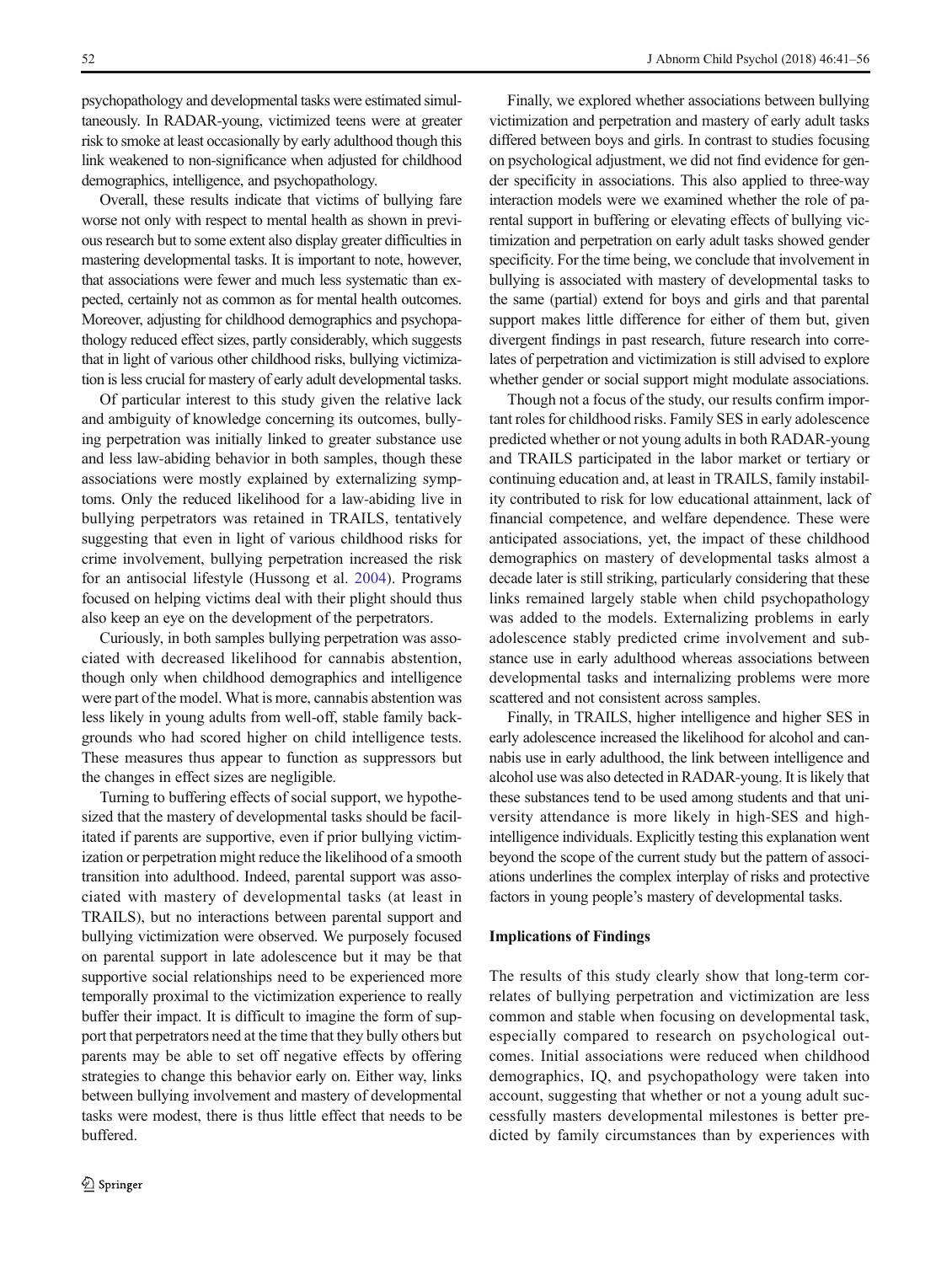peers in early adolescence. Prospective and comprehensive studies that focus on the pathways explaining why young people growing up in low SES families and fluctuation in terms of parenting figures are at greater risk will be informative in further elucidating underlying pathways. This work could inform practical approaches to improving young people's chances to successfully master the transition to adulthood.

#### Limitations and Future Directions

Despite the strengths of this study including the availability of two cohorts and data spanning almost a decade between bullying involvement and mastery of developmental tasks, a number of limitations need to be considered. Firstly, self-reports of bullying involvement were used and consisted of only one item each in TRAILS. This is not an optimal way to assess bullying and increases the chance for shared method variance. In TRAILS, peer nominations of bullying and victimization were available but many associations showed extremely large confidence intervals, thus results appeared less reliable. It is, of course, possible that associations are due to a confounding selfperception of victims, but in our opinion, these associations are central and most important if they contribute to maladjustment and failure in mastering developmental tasks.

Second, RADAR-young and TRAILS youth live in the Netherlands, were assessed at approximately the same time and with respect to similar life domains, which makes these cohorts overall very similar and comparable. However, TRAILS participants were approximately three years older than RADAR-young participants, which probably influenced our results as mastery of some tasks is more normative at 22 than at 19, whereas failure to do so is more indicative of problem development at 22 than at 19. Moreover, the TRAILS cohort comprises of more than four times as many individuals as RADAR-young and was thus much better suited to detect small effects.

Third, we conceptualized mastery of developmental tasks according to previous research and plausibility. For some outcomes, this resulted in low prevalence rates. We chose this approach in line with other studies into outcomes of bullying victimization that examined psychiatric diagnoses with similarly low prevalence rates but realize that this strategy was not always reflected in the ratio of mastery/non-mastery of a task. The imbalance of mastery versus non-mastery ratio between outcomes might have influenced the likelihood for obtaining statistically significant results.

Fourth, other factors might be of explanatory importance for mastering developmental tasks, including adolescents' mental health (Veldman et al. [2014](#page-15-0)), and social relationships experienced between pre-adolescence and early adulthood. For instance, other peer difficulties such as social alienation and negative life events but also macrocontextual factors can influence the ease with which young adults master developmental tasks, specifically economically related ones. That is, participants of RADAR-young and TRAILS were in late adolescence, finishing secondary school, and deciding on finding a job or going to university when the economic crisis hit the Netherlands in the late 2000s. It is likely that such historical changes affect whether young people successfully master the transition into adulthood – irrespective of social relationships. In other words, whereas bullying can play a prominent role in affecting future adjustment when other risks are absent, the relative contribution of it might be a lot less important in times of social change.

Fifth, intimacy competence, being good at romantic relationships, and learning to live with a partner are conceptualizations of the task to enter into a romantic relationship in other studies. We examined whether or not someone had a boy- or girlfriend and found no associations with bullying victimization or perpetration. We could have conceptualized intimacy differently, for instance by using the NRI Intimacy scale for partners of RADAR-young participants. Completing this scale was preempted by relationship status and those who did indicate to have a partner scored on average 3.9 on a scale from 1 to 5, with a lowest score of 2.4. In other words, practically everyone in RADARyoung who was in a relationship also experienced high levels of intimacy with their partner. The same pattern was observed for TRAILS, where those in a relationships completed the Investment Model Scale (Rusbult et al. [1998](#page-14-0)). As in RADAR-young, scores for relationship satisfaction clustered at the positive end, we thus have confidence that our comparably crude assessment of romantic competence reflects positive experiences quite well while staying consistent with the dichotomous conceptualization of other outcomes.

Sixth, theoretical accounts of developmental tasks and other empirical studies include concepts of citizenship, referring to charity donations or engagement in voluntary work (Schulenberg et al. [2004](#page-14-0)), or assess civic responsibility as facet of work competence (Hutteman et al. [2014\)](#page-14-0). Others refer additionally to personal values and emotional independence from parents (e.g. Barry et al. [2009\)](#page-13-0). Unfortunately, we did not have such measures available in one or both cohorts, thus could not test such whether this competence was mastered less well by victims or perpetrators of bullying.

#### Conclusion

Based on two contemporary Dutch cohorts, we examined whether bullying perpetration and victimization in early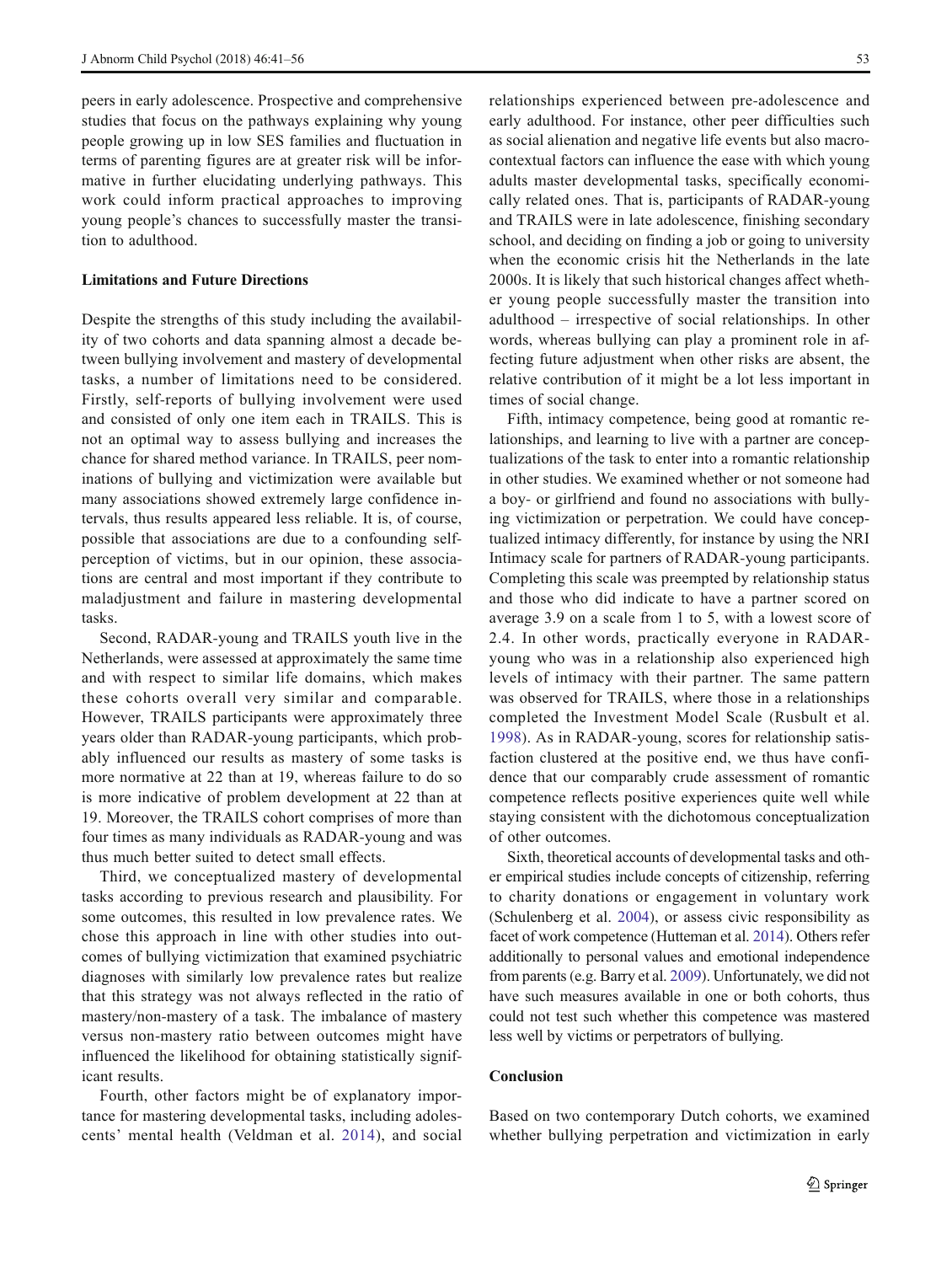<span id="page-13-0"></span>adolescence affected mastery of normative developmental tasks in romantic, education, work, financial, and conduct domains in early adulthood. In both cohorts, perpetrators of bullying were more likely to use substances and less likely to lead a law-abiding life. Findings varied for victims - in TRAILS they were less likely to be in education or work and less financially competent, while in RADARyoung, they were more likely smoke at least occasionally. The strengths of associations was reduced when adjusted for other childhood risks and when childhood psychopathology was examined as potential explanation for links between bullying involvement and mastery of developmental tasks, which demonstrates that, relative to other childhood risks, bullying involvement is less strongly implied in mastery of early adult developmental tasks.

Acknowledgements This research is part of the TRacking Adolescents' Individual Lives Survey (TRAILS). Participating centers of TRAILS include various departments of the University Medical Center and University of Groningen, the Erasmus University Medical Center Rotterdam, the University of Utrecht, the Radboud Medical Center Nijmegen, and the Parnassia Bavo group, all in the Netherlands. TRAILS has been financially supported by various grants from the Netherlands Organization for Scientific Research NWO (Medical Research Council program grant GB-MW 940-38-011; ZonMW Brainpower grant 100-001-004; ZonMw Risk Behavior and Dependence grants 60-60600-97-118; ZonMw Culture and Health grant 261-98-710; Social Sciences Council medium-sized investment grants GB-MaGW 480-01-006 and GB-MaGW 480-07-001; Social Sciences Council project grants GB-MaGW 452-04-314 and GB-MaGW 452- 06-004; NWO large-sized investment grant 175.010.2003.005; NWO Longitudinal Survey and Panel Funding 481-08-013, NWO Gravitation 024-001-003) the Dutch Ministry of Justice (WODC), the European Science Foundation (EuroSTRESS project FP-006), Biobanking and Biomolecular Resources Research Infrastructure BBMRI-NL (CP 32), the participating universities, and Accare Center for Child and Adolescent Psychiatry. RADAR has been financially supported by main grants from the Netherlands Organization for Scientific Research (GB-MAGW 480-03-005, GB-MAGW 480-08-006, NWO Gravitation 024- 001-003) and Stichting Achmea Slachtoffer en Samenleving (SASS), and various other grants from the Netherlands Organization for Scientific Research, the VU University Amsterdam, and Utrecht University. We are grateful to all adolescents, their parents and teachers who participated in this research and to everyone who worked on this project and made it possible. Parts of this manuscript were written while the first author was a short-term fellow of the Institute for Advanced Studies, College for Life Sciences, in Berlin, Germany. The generous support is gratefully acknowledged.

#### Compliance with Ethical Standards

Conflict of Interest The authors declare that they have no conflict of interest.

Ethical Approval All procedures performed in studies involving human participants were in accordance with the ethical standards of the institutional and/or national research committee and with the 1964 Helsinki declaration and its later amendments.

Informed Consent Informed consent was obtained from all individual participants included in the study.

Open Access This article is distributed under the terms of the Creative Commons Attribution 4.0 International License (http:// creativecommons.org/licenses/by/4.0/), which permits unrestricted use, distribution, and reproduction in any medium, provided you give appropriate credit to the original author(s) and the source, provide a link to the Creative Commons license, and indicate if changes were made.

#### **References**

- Achenbach, T. M. (1991). Manual for the youth self-report and 1991 profile. Department of Psychiatry: University of Vermont Burlington, VT.
- Álvarez-García, D., García, T., & Núñez, J. C. (2015). Predictors of school bullying perpetration in adolescence: A systematic review. Aggression and Violent Behavior, 23, 126–136.
- Arnett, J. J. (2000). Emerging adulthood: A theory of development from the late teens through the twenties. American Psychologist, 55, 469– 480.
- Bandura, A., & McClelland, D. C. (1971). Social learning theory. Morristown: General Learning Press.
- Barry, C. M., Madsen, S. D., Nelson, L. J., Carroll, J. S., & Badger, S. (2009). Friendship and romantic relationship qualities in Emerging adulthood: Differential associations with identity development and achieved adulthood criteria. Journal of Adult Development, 16, 209– 222.
- Bender, D., & Lösel, F. (2011). Bullying at school as a predictor of delinquency, violence and other anti-social behaviour in adulthood. Criminal Behaviour and Mental Health, 21, 99–106.
- Birmaher, B., Khetarpal, S., Brent, D., Cully, M., Balach, L., Kaufman, J., & Neer, S. M. (1997). The screen for child anxiety related emotional disorders (SCARED): Scale construction and psychometric characteristics. Journal of the American Academy of Child and Adolescent Psychiatry, 36, 545–553.
- Brown, S., & Taylor, K. (2008). Bullying, education and earnings: Evidence from the National Child Development Study. Economics of Education Review, 27, 387–401.
- Bundeszentrale fuer politische Bildung. (2016). Datenreport 2016 Ein Sozialbericht für die Bundesrepublik Deutschland. Statistisches Bundesamt (Destatis): Bonn.
- Connolly, J., Furman, W., & Konarski, R. (2000). The role of peers in the emergence of heterosexual romantic relationships in adolescence. Child Development, 71, 1395–1408.
- Copeland, W. E., Wolke, D., Angold, A., & Costello, E. J. (2013). Adult psychiatric outcomes of bullying and being bullied by peers in childhood and adolescence. JAMA Psychiatry, 70, 419–426.
- Copeland, W. E., Wolke, D., Lereya, S. T., Shanahan, L., Worthman, C., & Costello, E. J. (2014). Childhood bullying involvement predicts low-grade systemic inflammation into adulthood. Proceedings of the National Academy of Sciences, 111, 7570–7575.
- Davidson, L. M., & Demaray, M. K. (2007). Social support as a moderator between victimization and internalizing-externalizing distress from bullying. School Psychology Review, 36, 383–405.
- De Goede, I. H., Branje, S. J., Delsing, M. J., & Meeus, W. H. (2009). Linkages over time between adolescents' relationships with parents and friends. Journal of Youth and Adolescence, 38, 1304–1315.
- de Winter, A. F., Oldehinkel, A. J., Veenstra, R., Brunnekreef, J. A., Verhulst, F. C., & Ormel, J. (2005). Evaluation of non-response bias in mental health determinants and outcomes in a large sample of preadolescents. European Journal of Epidemiology, 20, 173–181.
- Espelage, D. L. (2014). Ecological theory: Preventing youth bullying, aggression, and victimization. Theory into Practice, 53, 257–264.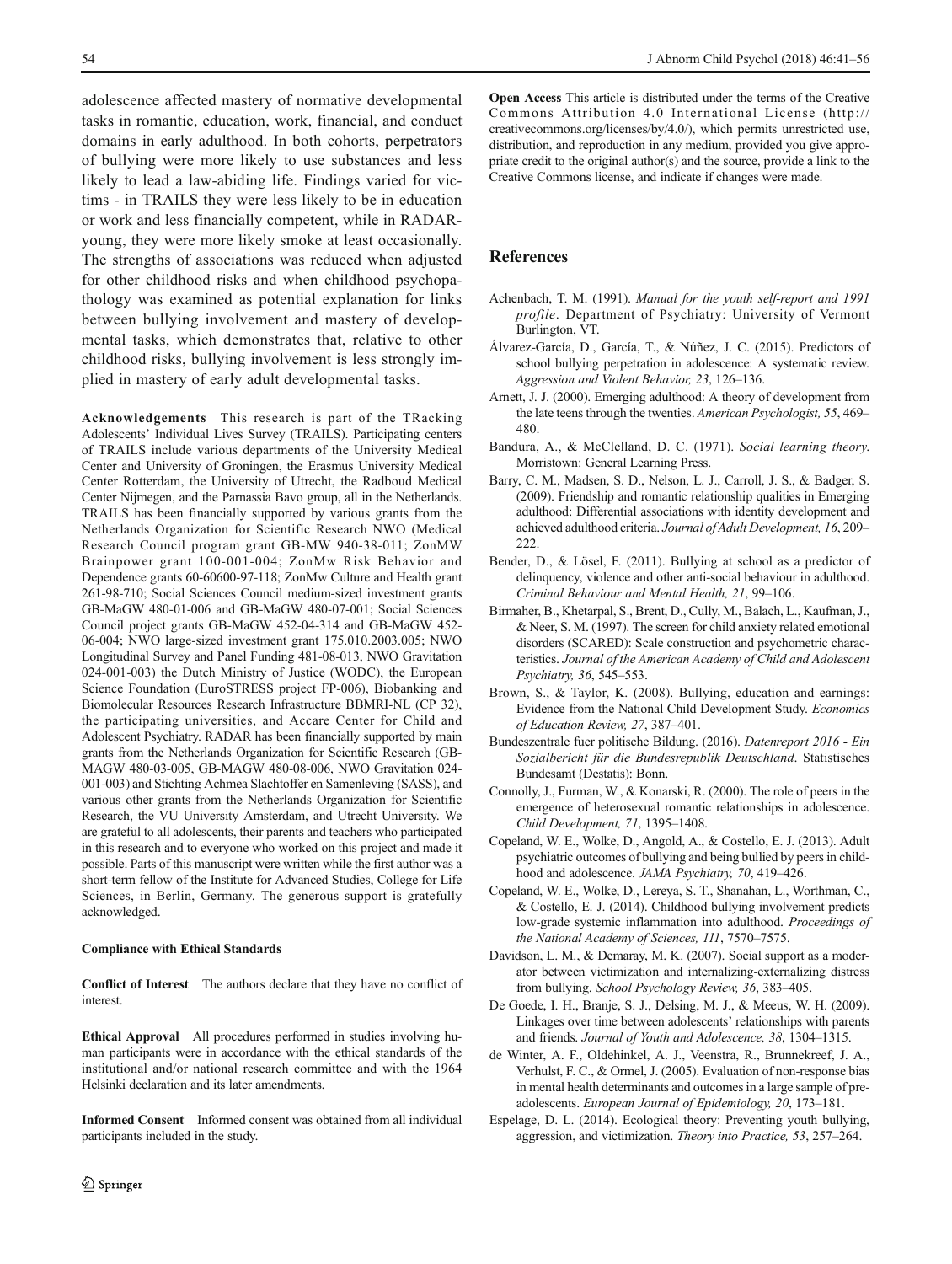- <span id="page-14-0"></span>Farrington, D. P., & Ttofi, M. M. (2011). Bullying as a predictor of offending, violence and later life outcomes. Criminal Behaviour and Mental Health, 21, 90–98.
- Fekkes, M., Pijpers, F. I., & Verloove-Vanhorick, S. P. (2005). Bullying: Who does what, when and where? Involvement of children, teachers and parents in bullying behavior. Health Education Research, 20, 81–91.
- Furman, W., & Buhrmester, D. (1985). Children's perceptions of the personal relationships in their social networks. Developmental Psychology, 21, 1016–1024.
- Ganzeboom, H. B., & Treiman, D. J. (1996). Internationally comparable measures of occupational status for the 1988 International standard classification of occupations. Social Science Research, 25, 201–239.
- Hale, W. W., Raaijmakers, Q., Muris, P., & Meeus, W. (2005). Psychometric properties of the screen for child anxiety related emotional disorders (SCARED) in the general adolescent population. Journal of the American Academy of Child and Adolescent Psychiatry, 44, 283–290.
- Havighurst, R. J. (1948). Developmental tasks and education (Vol. 3). Chicago: University of Chicago Press.
- Holt, M. K., & Espelage, D. L. (2007). Perceived social support among bullies, victims, and bully-victims. Journal of Youth and Adolescence, 36, 984–994.
- Huisman, M., Oldehinkel, A. J., Winter, A. D., Minderaa, R. B., Bildt, A. D., Huizink, A. C., et al. (2008). Cohort profile: The Dutch "TRacking adolescents" individual lives' survey'; TRAILS. International Journal of Epidemiology, 37, 1227–1235.
- Hussong, A. M., Curran, P. J., Moffitt, T. E., Caspi, A., & Carrig, M. M. (2004). Substance abuse hinders desistance in young adults' antisocial behavior. Development and Psychopathology, 16, 1029–1046.
- Hutteman, R., Hennecke, M., Orth, U., Reitz, A. K., & Specht, J. (2014). Developmental tasks as a framework to study personality development in adulthood and old age. European Journal of Personality, 28, 267–278.
- Kretschmer, T., Barker, E. D., Dijkstra, J. K., Oldehinkel, A. J., & Veenstra, R. (2014). Multifinality of peer victimization: Maladjustment patterns and transitions from early to mid-adolescence. European Child & Adolescent Psychiatry, 24, 1169–1179.
- Kretschmer, T., Veenstra, R., Deković, M., & Oldehinkel, A. J. (2017). Bullying development across adolescence, its antecedents, outcomes, and gender-specific patterns. Development and Psychopathology. Advance Online Publication. doi:[10.1017/](http://dx.doi.org/10.1017/S0954579416000596) [S0954579416000596.](http://dx.doi.org/10.1017/S0954579416000596)
- Latten, J. (2004). Trends in samenwonen en trouwen. Den Haag/Heerlen: Centraal Bureau voor de Statistiek.
- Linder, J. R., Crick, N. R., & Collins, W. A. (2002). Relational aggression and victimization in young adults' romantic relationships: Associations with perceptions of parent, peer, and romantic relationship quality. Social Development, 11, 69–86.
- Malecki, C. K., & Demaray, M. K. (2004). The role of social support in the lives of bullies, victims, and bully-victims. In D. L. Espelage & S. M. Swearer (Eds.), Bullying in American schools: A socialecological perspective on prevention and intervention (pp. 211– 225). Mahwah: Erlbaum.
- Markus, M. T., Lindhout, I. E., Boer, F., Hoogendijk, T. H., & Arrindell, W. A. (2003). Factors of perceived parental rearing styles: The EMBU-C examined in a sample of Dutch primary school children. Personality and Individual Differences, 34, 503–519.
- Moffitt, T. E. (1993). Adolescence-limited and life-course-persistent antisocial behavior: A developmental taxonomy. Psychological Review, 100, 674–701.
- Morales, J., & Crick, N. (1998). Self-report measure of aggression and victimization. Unpublished measure. Minneapolis: University of Minnesota.
- Murray-Close, D., Ostrov, J. M., Nelson, D. A., Crick, N. R., & Coccaro, E. F. (2010). Proactive, reactive, and romantic relational aggression

in adulthood: Measurement, predictive validity, gender differences, and association with intermittent explosive disorder. Journal of Psychiatric Research, 44, 393–404.

- Muthén, L. K., & Muthén, B. O. (2012). Mplus User's Guide (7th ed.). Los Angeles, California: Muthén & Muthén.
- Nederhof, E., Jorg, F., Raven, D., Veenstra, R., Verhulst, F. C., Ormel, J., & Oldehinkel, A. J. (2012). Benefits of extensive recruitment effort persist during follow-ups and are consistent across age group and survey method. The TRAILS study. BMC Medical Research Methodology, 12, 93–108.
- Newman, M. L., Holden, G. W., & Delville, Y. (2005). Isolation and the stress of being bullied. Journal of Adolescence, 28, 343–357.
- Nurmi, J.-E. (1993). Adolescent development in an age-graded context: The role of personal beliefs, goals, and strategies in the tackling of developmental tasks and standards. International Journal of Behavioral Development, 16, 169–189.
- Oldehinkel, A. J., Rosmalen, J. G., Buitelaar, J. K., Hoek, H. W., Ormel, J., Raven, D., et al. (2015). Cohort Profile Update: The TRacking Adolescents' Individual Lives Survey (TRAILS). International Journal of Epidemiology, 44, 76–76n.
- Olweus, D. (1996). Bullying at school: Knowledge Base and an effective intervention Programa. Annals of the new York Academy of Sciences, 794, 265–276.
- Ostrov, J. M., & Houston, R. J. (2008). The utility of forms and functions of aggression in Emerging adulthood: Association with personality disorder symptomatology. Journal of Youth and Adolescence, 37, 1147–1158.
- Ostrov, J. M., & Kamper, K. E. (2015). Future directions for research on the development of relational and physical peer victimization. Journal of Clinical Child & Adolescent Psychology, 44, 509–519.
- Ouellet-Morin, I., Wong, C. C., Danese, A., Pariante, C. M., Papadopoulos, A. S., Mill, J., & Arseneault, L. (2012). Increased serotonin transporter gene (SERT) DNA methylation is associated with bullying victimization and blunted cortisol response to stress in childhood: A longitudinal study of discordant monozygotic twins. Psychological Medicine, 43, 1–11.
- Perris, C., Jacobsson, L., Lindström, H., von Knorring, L., & Perris, H. (1980). Development of a new inventory for assessing memories of parental rearing behaviour. Acta Psychiatrica Scandinavica, 61, 265–274.
- Putnam, S. P., Ellis, L. K., & Rothbart, M. K. (2001). The structure of temperament from infancy through adolescence. In A. Eliasz &, Angleitner (Eds.) Advances in Research on Temperament (pp. 165—182). Lengerich: Pabst Scientist Publisher.
- Reynolds, W. M. (2010). Reynolds adolescent depression scale. Odessa: Psychological Assessment Resources.
- Roisman, G. I., Masten, A. S., Coatsworth, J. D., & Tellegen, A. (2004). Salient and Emerging developmental tasks in the transition to adulthood. Child Development, 75(1), 123–133.
- Rothon, C., Head, J., Klineberg, E., & Stansfeld, S. (2011). Can social support protect bullied adolescents from adverse outcomes? A prospective study on the effects of bullying on the educational achievement and mental health of adolescents at secondary schools in East London. Journal of Adolescence, 34, 579–588.
- Rusbult, C. E., Martz, J. M., & Agnew, C. R. (1998). The investment model scale: Measuring commitment level, satisfaction level, quality of alternatives, and investment size. Personal Relationships, 5, 357–387.
- Schulenberg, J. E., Bryant, A. L., & O'Malley, P. M. (2004). Taking hold of some kind of life: How developmental tasks relate to trajectories of well-being during the transition to adulthood. Development and Psychopathology, 16, 1119–1140.
- Selfhout, M. H. W., Branje, S. J. T., & Meeus, W. H. J. (2007). Similarity in adolescent best friendships: The role of gender. Netherlands Journal of Psychology, 63, 42–48.